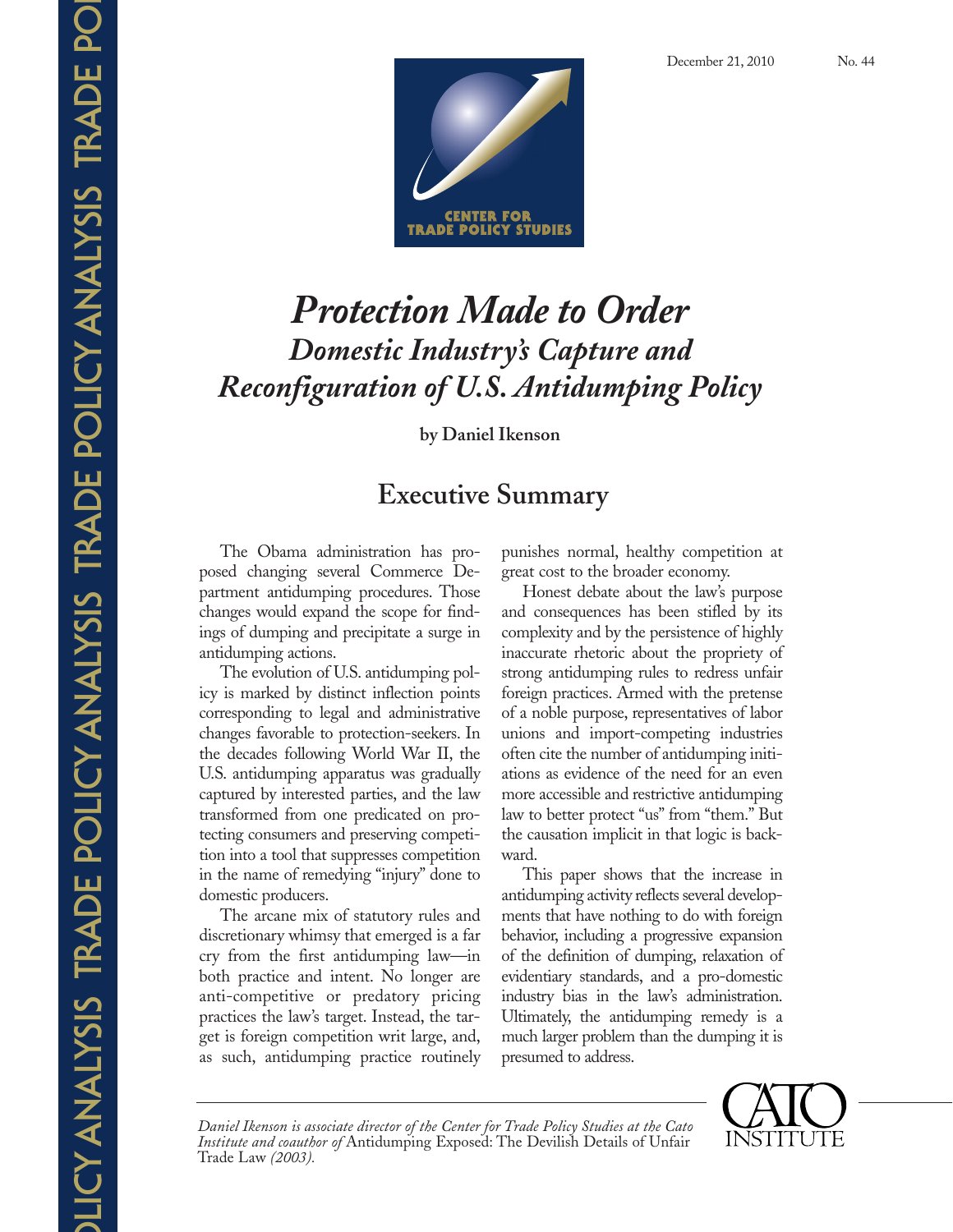**Antidumping borrows its rhetoric from the past, but it presently punishes normal, healthy competition that certain domestic producers find objectionable.**

#### **Introduction**

The Obama administration is proposing to amend certain aspects of the Commerce Department's oversight of the U.S. antidumping law. Revised methods for estimating major components of the dumping calculation, higher thresholds for foreign companies to exceed in order to demonstrate that they are not "dumping," tighter rules governing methods of paying estimated antidumping duties, and other changes have been put forward, ostensibly to give the law more teeth.

History suggests that if those proposals are implemented, a surge in antidumping actions at great cost to the broader U.S. economy—is likely to follow. The evolution of antidumping is marked by distinct inflection points corresponding to legal and administrative changes implemented at the behest of certain import-competing industries and their political allies. As the utility of antidumping became evident to those industries, trade negotiators, and politicians in the decades following World War II, the law and its regulatory apparatus—was gradually transformed from one predicated on protecting consumers from collusive or predatory foreign trade practices into a tool to suppress competition in the name of remedying "injury" experienced by domestic producers. The arcane mix of statutory rules and discretionary whimsy that emerged as contemporary antidumping policy is a far cry from the first antidumping law—in practice and intent. Today, antidumping is little more than an elaborate excuse for run-of-themill protectionism.

No longer are anti-competitive or predatory pricing practices the target of the antidumping law. Rather, its target is price discrimination—specifically, the act of a foreign firm charging lower prices in the United States than it charges in its home market for the same product. But there is nothing inherently wrong or predatory or unfair about such a pricing strategy. Even if there were, evidence of anticompetitive behavior is never required to initiate an antidumping case or to impose restrictions. Antidumping borrows its rhetoric from the past, but it presently punishes normal, healthy competition that certain domestic producers find objectionable.

Honest debate about the law's purpose and consequences has been stifled by its complexity and by the persistence of highly inaccurate rhetoric about the propriety of strong antidumping rules to redress unfair foreign practices. Armed with the pretense of a noble purpose, representatives of labor unions and importcompeting industries often cite the number of antidumping initiations as evidence of the need for an even more accessible and restrictive antidumping law to better protect "us" from "them." Granted, U.S. antidumping initiations have increased considerably over the decades, but not because of an increase in anti-competitive behavior among foreign producers.

Rather, antidumping use has increased because the law has been "strengthened" by expanding the definition of "unfair" and granting domestic industry too much access to the levers of antidumping administration. Meanwhile, collateral damage to innocent victims and the broader economy continues to mount.

This paper describes the evolution of U.S. antidumping policy from an obscure offshoot of competition law into the predominant instrument of contingent protection that it is today and provides an account of some of the crucial statutory and administrative changes that have occurred over the decades. Its purpose is to demonstrate that the increase in antidumping activity reflects several developments that have nothing to do with foreign behavior whatsoever, including a progressive expansion of the definition of dumping, relaxation of evidentiary standards, and a pro-domestic-industry bias in the law's administration at the U.S. Department of Commerce. Ultimately, the antidumping remedy is a much larger problem than the dumping it is presumed to address.

#### **What Is Dumping?**

In economics, dumping is defined as the act of a firm charging lower prices in an export market than in the domestic market for the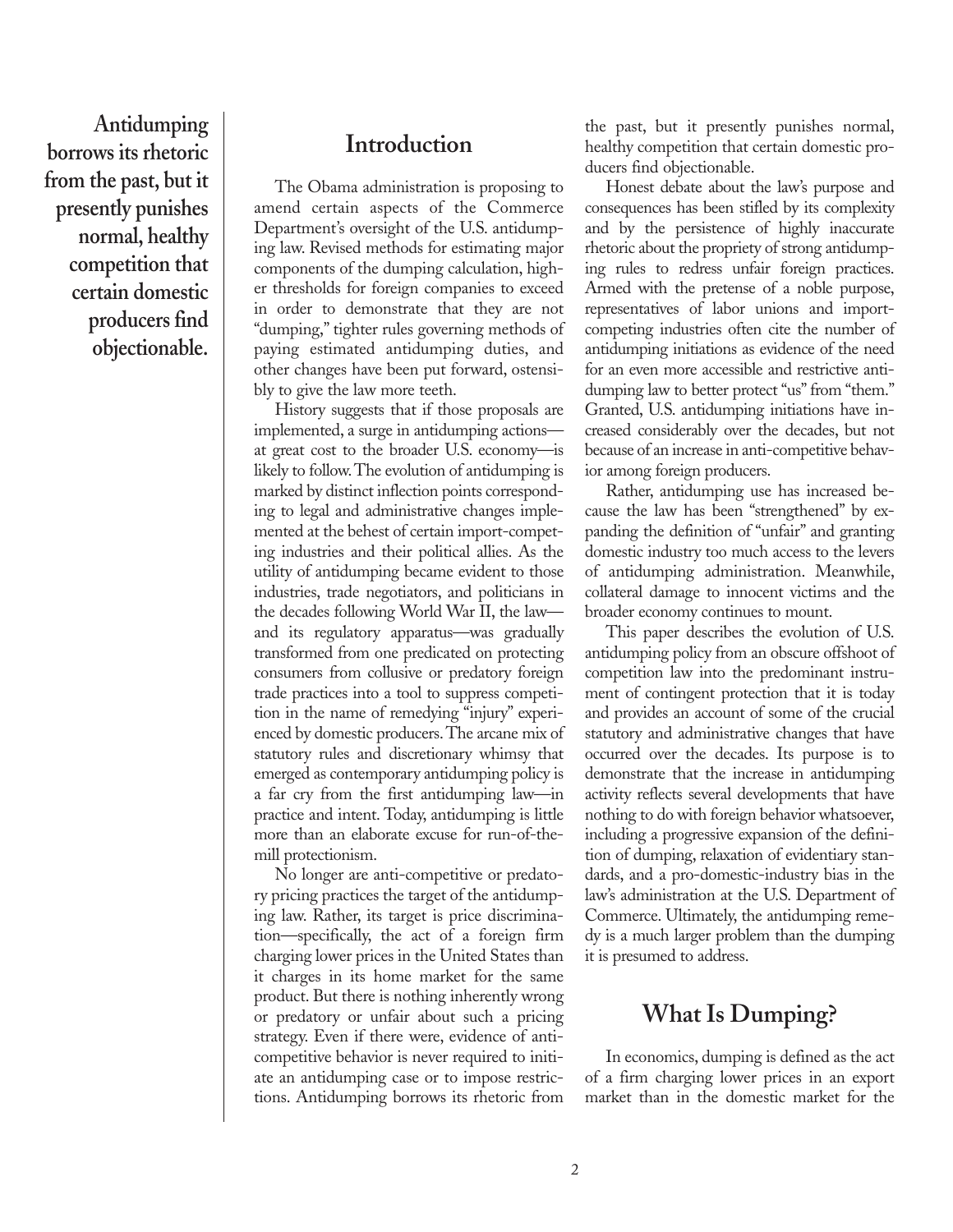same product. Dumping is a fancy term for cross-border price discrimination, which itself carries a malevolent connotation.

But there is nothing sinister or even unusual about a firm engaging in price discrimination. Indeed, U.S. firms charge different prices in different regional markets for the same goods for a variety of legitimate reasons. For example, an incumbent firm that has operated in New England for many years and whose brand is well known and respected by consumers might be able to charge higher prices in that market than it can charge in California, where it is an unknown entity attempting to enter the market. In California, the firm might have to induce consumers to try its product by offering lower prices.

The same strategy can be employed without sinister motive if those markets happen to be in different countries. A foreign firm that sells its widgets in the United States at lower prices than it charges at home may be trying to reap the benefits of the brand it has cultivated and nurtured at home by charging higher prices, while simultaneously pursuing a common market-entry strategy of charging lower prices where its brand is relatively unknown. In that regard, price discrimination is not a problem in need of a remedy. There are perfectly rational, legitimate, profit-maximizing justifications for engaging in a strategy of price discrimination. Accordingly, dumping is not systemically predatory, anti-competitive, or unfair.

However, in some cases when certain conditions are present, dumping can be a cause for concern. A sustained strategy of cross-border price discrimination could prove to be anti-competitive and welfare-reducing if: (1) the foreign firm in question has market power (i.e., can set prices in one or both markets); (2) the markets are sufficiently segregated to foreclose the possibility of price arbitrage; and (3) demand for the product in the export market is more price elastic than demand in the home market. The presence of those conditions could enable the kind of predatory, anti-competitive practices that are commonly—although mistakenly—presumed to be the target of the U.S. antidumping law.

Without those conditions present, however, a dumping strategy would be unsustainable. Without sufficient market power to set and maintain higher prices at home, the firm would have insufficient profits from which to crosssubsidize lower-priced sales abroad. Without high enough tariffs, transportation costs, or other market barriers to sufficiently segregate the home market, reimportation of the lowerpriced imports into the home market would arbitrage away any dumping-enabling profits. And if the demand of customers in the export market is less price elastic than the demand of customers in the home market, the price of the good in the export market could equilibrate at a level higher than the price at home. In other words, the home-market profits needed to enable a dumping strategy might in fact require home-market prices that are lower than export-market prices, rendering such a strategy self-defeating or impossible.

Although economic theory provides for these conditions, one would be hard-pressed to find any real-world examples of dumping causing competitive markets to become monopolistic. Nevertheless, the U.S. antidumping law is ostensibly concerned with the kind of international price discrimination that stems from those conditions. To be more precise, the antidumping law, according to its defenders, exists to remedy or countervail the effects of those anti-competitive conditions, which are presumed to exist because of various foreign government policies. A 2002 Bush administration submission to the World Trade Organization Negotiating Group on Rules put it this way:

A government's industrial policies or key aspects of the economic system supported by government inaction can enable injurious dumping to take place. . . . For instance, these policies may allow producers to earn high profits in a home "sanctuary market," which may in turn allow them to sell abroad at an artificially low price. Such practices can result in injury in the importing country since domestic firms may not be able to match the artificially low prices from producers in the sanctuary market.<sup>1</sup>

**One would be hard-pressed to find any real-world examples of dumping causing competitive markets to become monopolistic.**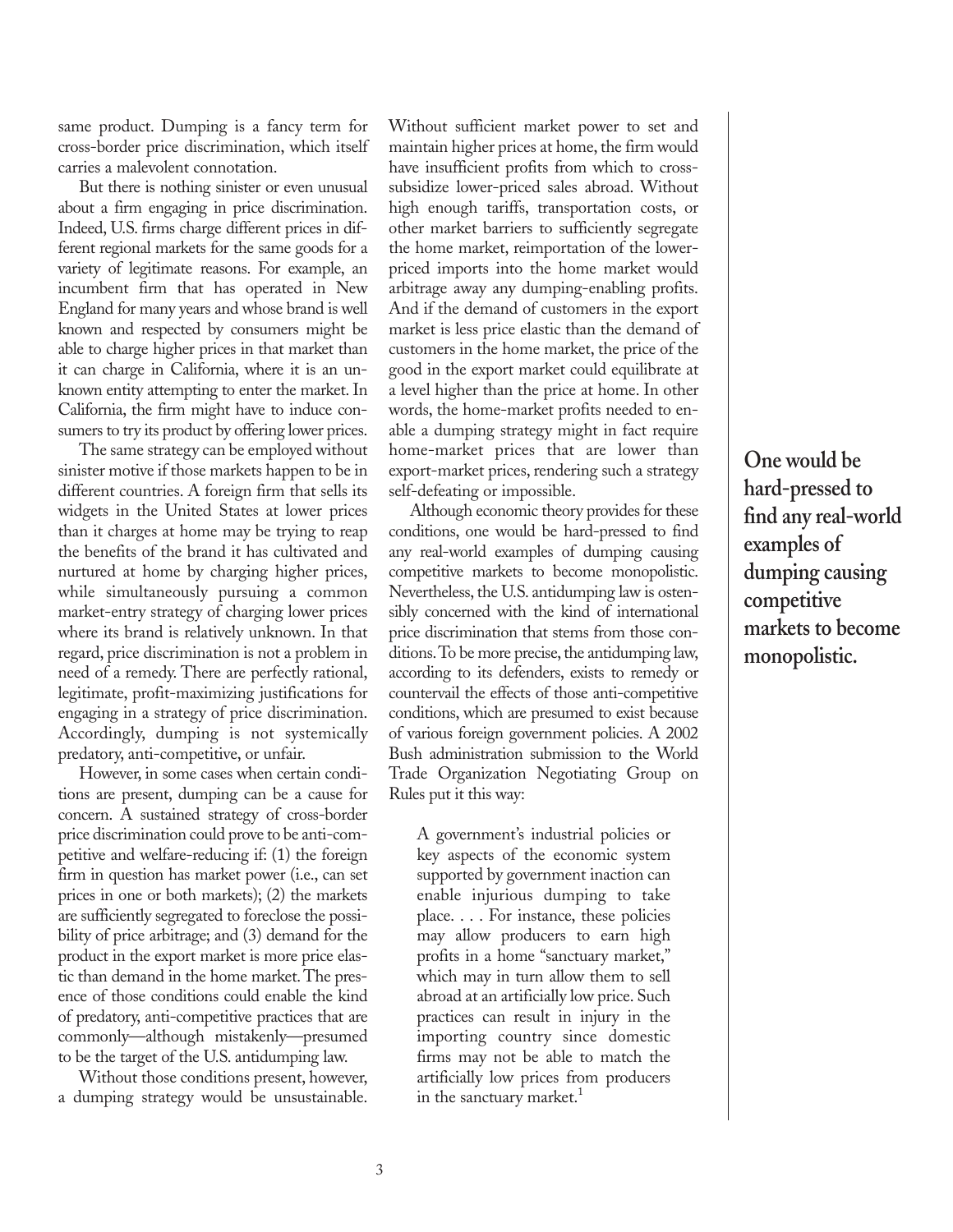Thus, antidumping is portrayed as a legitimate government response to anti-competitive foreign government policies. However, the first major shortcoming of that justification is that, under the law, no evidence is required to demonstrate that (nor does the administering authority investigate whether) any of those anti-competitive conditions exist—let alone that they are the product of some foreign government policies. The existence of price discrimination (i.e., some sales that are priced lower in the United States than in the home market) is simply assumed to be proof positive of the existence of those anticompetitive conditions, and those conditions are assumed to be the product of foreign government policies, even though there are plenty of legitimate reasons for a firm to price discriminate.

Under U.S. law, dumping is defined as the sale of a commodity in the U.S. market at a price that is less than "normal value."2 Normal value is derived either from the selling price of the same or a similar product in a comparison market (normally the home market of the foreign producer) or from the cost of producing the product in question, plus allowances for selling expenses, administrative expenses, and profit.3 The amount of dumping is calculated by subtracting the export price from the normal value, and the dumping margin, expressed as a percentage, is that difference divided by the export price. Thus, if a foreign producer sells a product for \$11 in his home market and for \$10 in the U.S. market, the amount of dumping is \$1 and the dumping margin is 10 percent.

**Over the course of about eight decades, antidumping evolved from an instrument of law aimed at preserving competition to a bureaucratic apparatus devoted to restricting it.**

For antidumping duties to be imposed, the administering authorities must also determine that the domestic industry is materially injured or threatened with material injury, or that the development of an industry is materially retarded by reason of the dumped imports in question.

Thus, *any* price discrimination that causes or threatens injury to a domestic industry is the trigger for imposing duties—and not just price discrimination that arises from anti-competitive conditions abroad. Under the law, there is simply no requirement or effort to distinguish the causes of price discrimination and, as a result, perfectly unobjectionable business practices are routinely punished at great expense to innocent victims.

A law that once required close examination of underlying market conditions and the motives of foreign sellers now simply grants the worst assumptions without requiring any meaningful evidence of anti-competitive behavior or the underlying market distortions that are presumed to give it rise. $4$ 

The explosion of antidumping in recent decades is in no small part attributable to changes in U.S. law and administration that have expanded the definition of dumping to include routine and unobjectionable pricing practices and made antidumping protection increasingly easy to obtain. Over the course of about eight decades, antidumping evolved from an instrument of law aimed at preserving competition to a bureaucratic apparatus devoted to restricting it.

How did such an obscure policy instrument evolve into what some economists consider to be the most prevalent impediment to international trade today?<sup>5</sup> What explains the continuous broadening of the scope of U.S. antidumping law? Why does a practice that is so antithetical to free trade have sanction within the rules of the World Trade Organization? What explains the near total disregard for the interests of consumers and consuming industries in the contemporary administration of the antidumping law? The complex history of U.S. trade politics sheds some light on these questions.

#### **Antidumping's Original Charter**

Prior to the signing of the General Agreement on Tariffs and Trade in 1947, antidumping laws of the United States were premised upon the logic of antitrust.<sup>6</sup> Like antitrust, the purpose of the antidumping law was to prevent unfair competition, which could be the result of monopolies engaging in predatory pricing. For better or worse, governments seeking to curtail the exercise of market power by domestic firms could turn to their antitrust laws. But it was far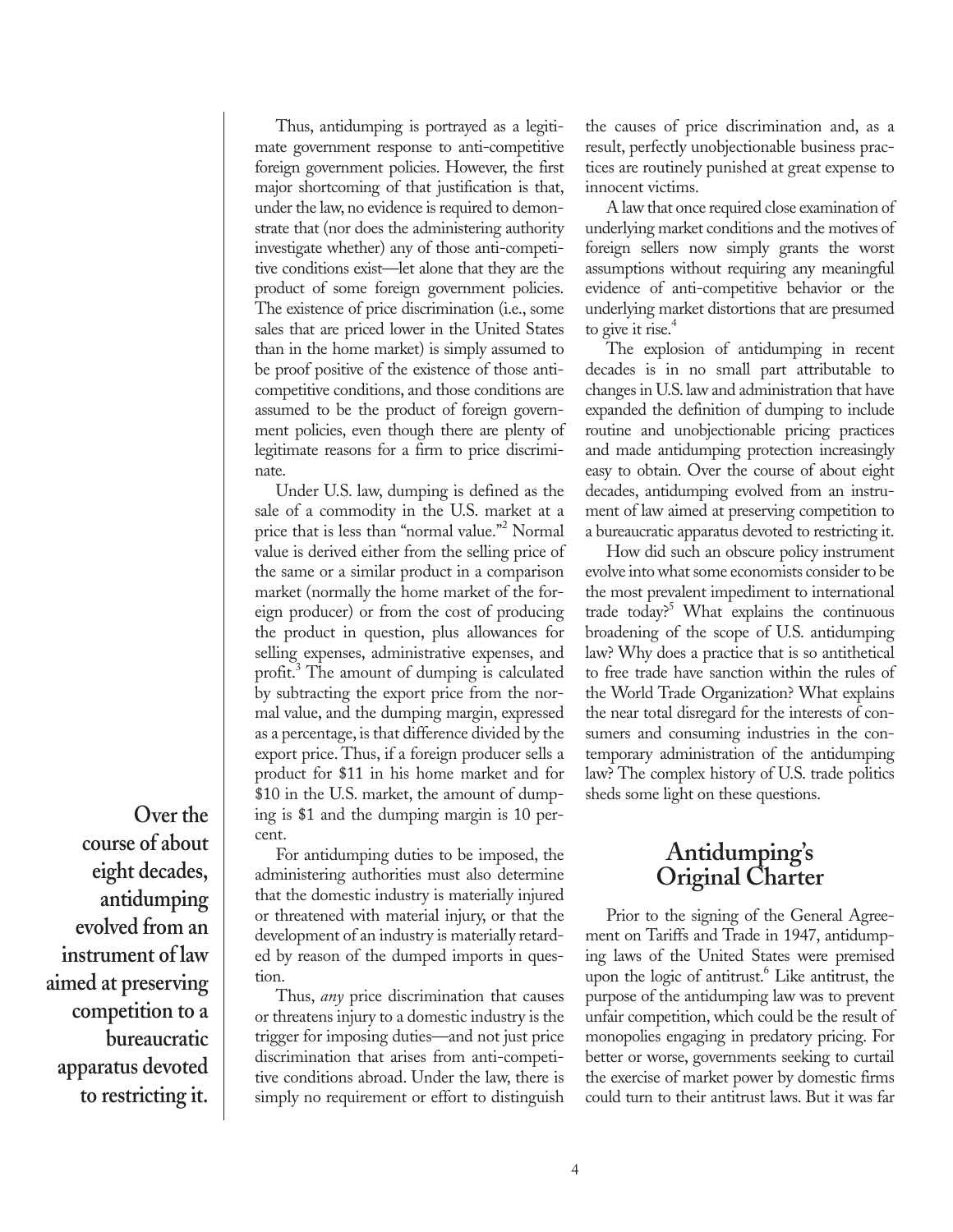more complicated for governments to apply and enforce their antitrust laws against foreign firms. And since it was apparent that foreign governments might be less thorough in applying their antitrust rules to their own firms' behavior in the U.S. market, the U.S. government turned to antidumping.<sup>7</sup>

Prior to passage of the first U.S. antidumping law in 1916, unfairly traded imports were regulated under the Sherman Antitrust Act of 1890, which "declared illegal any effort to combine or conspire to monopolize a particular market," and the Wilson Tariff Act of 1894, which expanded the prohibitions of the Sherman Act to firms outside the United States. The Wilson Act made it "unlawful for foreign producers to combine or conspire to monopolize the U.S. market."<sup>8</sup> By federal statute, violations of these laws mandated criminal prosecution. Anticompetitive practices concerning imports covered under the Sherman and Wilson Acts were punishable by substantial fines or imprisonment.<sup>9</sup>

In 1904, the Canadian government became the first to have an antidumping law, when the parliament enacted legislation authorizing the imposition of "a special duty of customs" equal to the difference between the "fair market value" and the "selling price," whenever "it appears to the satisfaction of the minister of customs . . . that the export price . . . is less than the fair market value thereof."<sup>10</sup>

The primary purpose of the Canadian law was to enable the government to respond to competing demands from two vital constituencies—agriculture and steel. Agricultural interests wanted a significant cut in tariffs across the board, while the Canadian steel industry wanted protection from its principal competitor, U.S. Steel.<sup>11</sup> The government worried that raising tariffs on steel would be too risky, as it would encourage every other interest to lobby for higher protection of their industries.

By establishing a "special duty" to be administered separate from the general tariff and at the discretion of customs authorities instead of the courts, the Canadian government produced an appealing solution to its dilemma—a mechanism to grant contingent protection without need of revising the general tariff structure. That the first firm investigated for antidumping was U.S. Steel, a perennial target of U.S. antitrust authorities, helps explain the lack of indignation on the part of Canada's trading partners.<sup>12</sup> And the discovery of antidumping as a vehicle through which protection could be doled out conditionally and at the discretion of politicians proved internationally appealing. Rather than condemn the Canadian policy, Australia, New Zealand, the United Kingdom, and France adopted antidumping policies of their own.<sup>13</sup>

The United States joined the antidumping club in 1916, when the Wilson administration was under pressure from industry for an increase in U.S. tariffs on the grounds that Germany was engaged in economic warfare in the form of predatory dumping. Sympathetic to those claims but averse to antagonizing free traders in the Democratic Party, Wilson asked Congress to put antidumping provisions into the Revenue Act of 1916. Congress obliged, inserting language that criminalized the importation of merchandise at prices lower than "actual market value" when such practices are undertaken with "intent to injure, destroy, or prevent the establishment of an industry in the United States or to restrain competition."

Like the Sherman and Wilson Acts before it, the Antidumping Act of 1916 was a criminal statute. But unlike the Canadian law of 1904, the first U.S. antidumping law did not grant customs the authority to levy special duties on dumped imports. Rather, the U.S. law sought to remedy predatory dumping with severe penalties, including punitive fines (triple damages) and imprisonment.<sup>14</sup> But demonstrating predatory intent under the 1916 Act proved difficult, and few cases were brought.<sup>15</sup>

In 1919, the U.S. Tariff Commission published the results of a study on foreign competition, which was informed largely by surveys of domestic manufacturing firms. The study recommended that the Antidumping Act of 1916

be revised and strengthened, and that some official body, moving along lines sanctioned by Congress in the Federal Trade Commission Act, may realisti**The discovery of antidumping as a vehicle through which protection could be doled out conditionally and at the discretion of politicians proved internationally appealing.**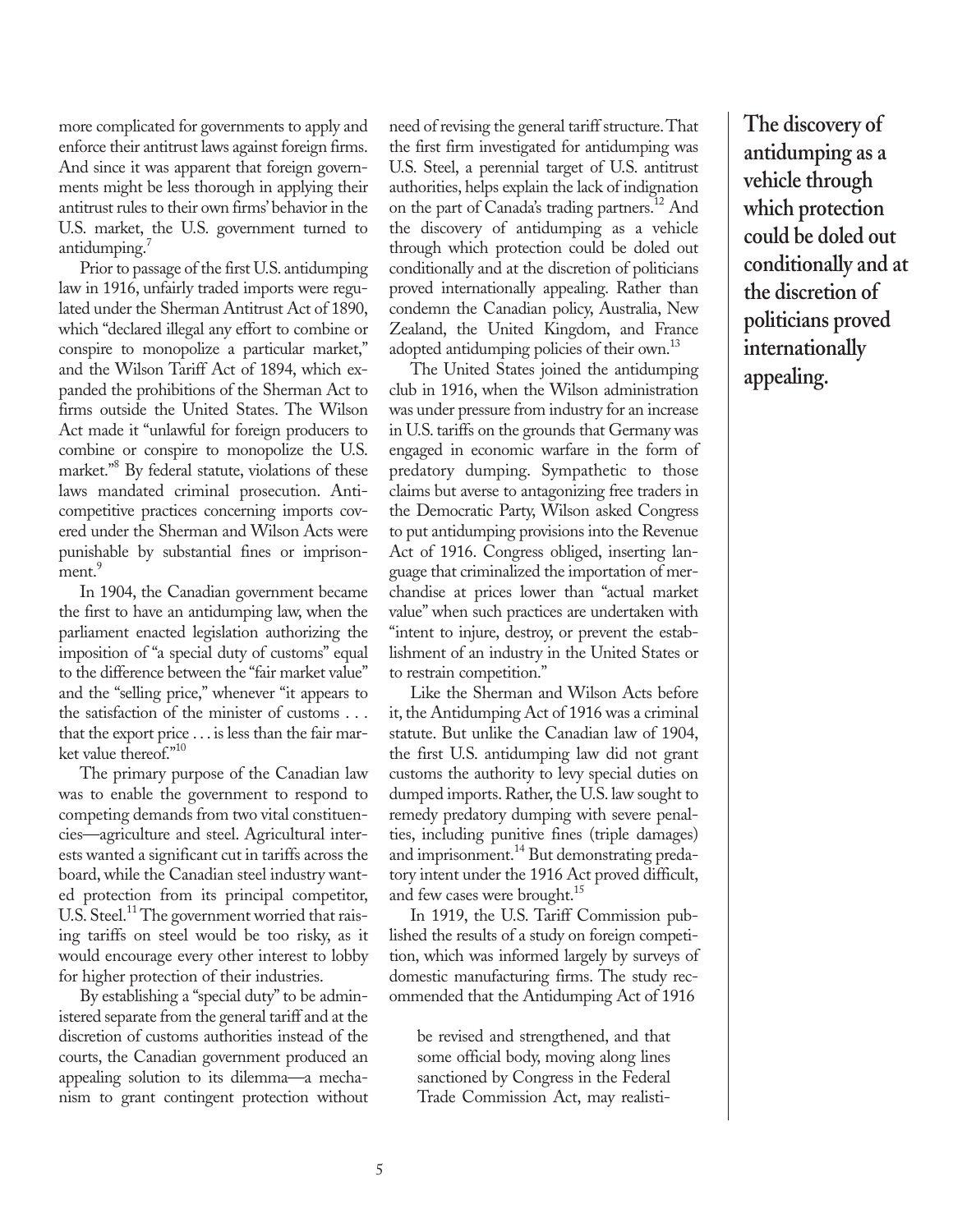cally be specifically instructed to deal with dumping as a manifestation of unfair foreign competitive methods . . . that in the case of imports, bonds providing for the collection of dumping duties subsequently assessed may be useful, and that the President or the Secretary of the Treasury may be empowered to impose additional duties, or even to refuse entry when industrially destructive dumping is proven or impending.<sup>16</sup>

Congress adopted the recommendations of the Tariff Commission study in the Antidumping Act of 1921, which authorized the secretary of the Treasury to levy "a special dumping duty" equivalent to the difference between the "exporter's sales price" and the "foreign market value (or, in the absence of such value . . . the cost of production)" whenever "an industry is likely to be injured, or is prevented from being established, by reason of the importation into the United States of foreign merchandise of such class or kind is being sold or is likely to be sold in the United States or elsewhere at less than its fair value."<sup>17</sup>

With passage of the new act, responsibility for the enforcement of the antidumping law was shifted from the judiciary to the executive branch, while the object of regulation was transformed from predatory pricing to injurious price discrimination. Economist J. Michael Finger characterized the changes to U.S. law between 1890 and 1921: "Trust-busting remained the rallying cry, but the object of the regulation shifted from trusts to imports, the instrument from law to bureaucracy."18

The impact of the Tariff Commission study was profound. By elevating injury to U.S. producers as the primary rationale for having an antidumping law—and in the process marginalizing concern about the impact of predatory pricing or the imposition of duties on U.S. consumers—the report was the catalyst that sparked a dramatic transformation of the antidumping regime. The welfare of consumers was no longer a concern of the antidumping law. As Finger puts it: "the 'injury to competition' standard

[was] replaced by a 'diversion of business' standard, the sort of diversion that is a normal part of the competitive process."<sup>19</sup>

Despite the relative ease of obtaining contingent protection under the 1921 Antidumping Law, U.S. industry was largely shielded from foreign competition thanks to the high levels of tariff protection afforded by the Fordney-McCumber Act of 1922 and the Smoot-Hawley Tariff Act of 1930. Antidumping would begin to emerge as an attractive alternative after World War II, as the multilateral endeavor to liberalize world trade gained momentum.

### **Antidumping in the GATT**

The U.S. government requested that language permitting the use of antidumping be included in the GATT. In fact, as noted by economic historian Douglas Irwin, the Antidumping Act of 1921 provided the "textual basis" for the initial GATT rules on antidumping.<sup>20</sup> Indeed, the WTO Antidumping Agreement in effect today authorizes member states to impose antidumping duties when administering authorities find that imports determined to be sold at less than normal value are causing or threatening injury to a domestic industry or materially retarding the establishment of an industry.<sup>21</sup>

The view widely held—or at least the excuse given—by U.S. negotiators during the early decades of GATT was that the existence of antidumping made greater trade liberalization possible because it assured Congress that certain fallback contingencies were available if general tariff cutting exposed domestic interests to too much competition. Without antidumping, the argument went, Congress might not have supported general tariff liberalization.<sup>22</sup> That a distinctly protectionist policy should be considered an element of trade liberalization was a bit counterintuitive. However, that assertion was made at least partially credible by the fact that the U.S. government exercised considerable restraint in its administration of U.S. antidumping policy. Between 1921 and the end of 1967, over 89 percent (631 out of a total of 706) of all U.S.

**Responsibility for enforcing the antidumping law shifted from the judiciary to the executive branch.**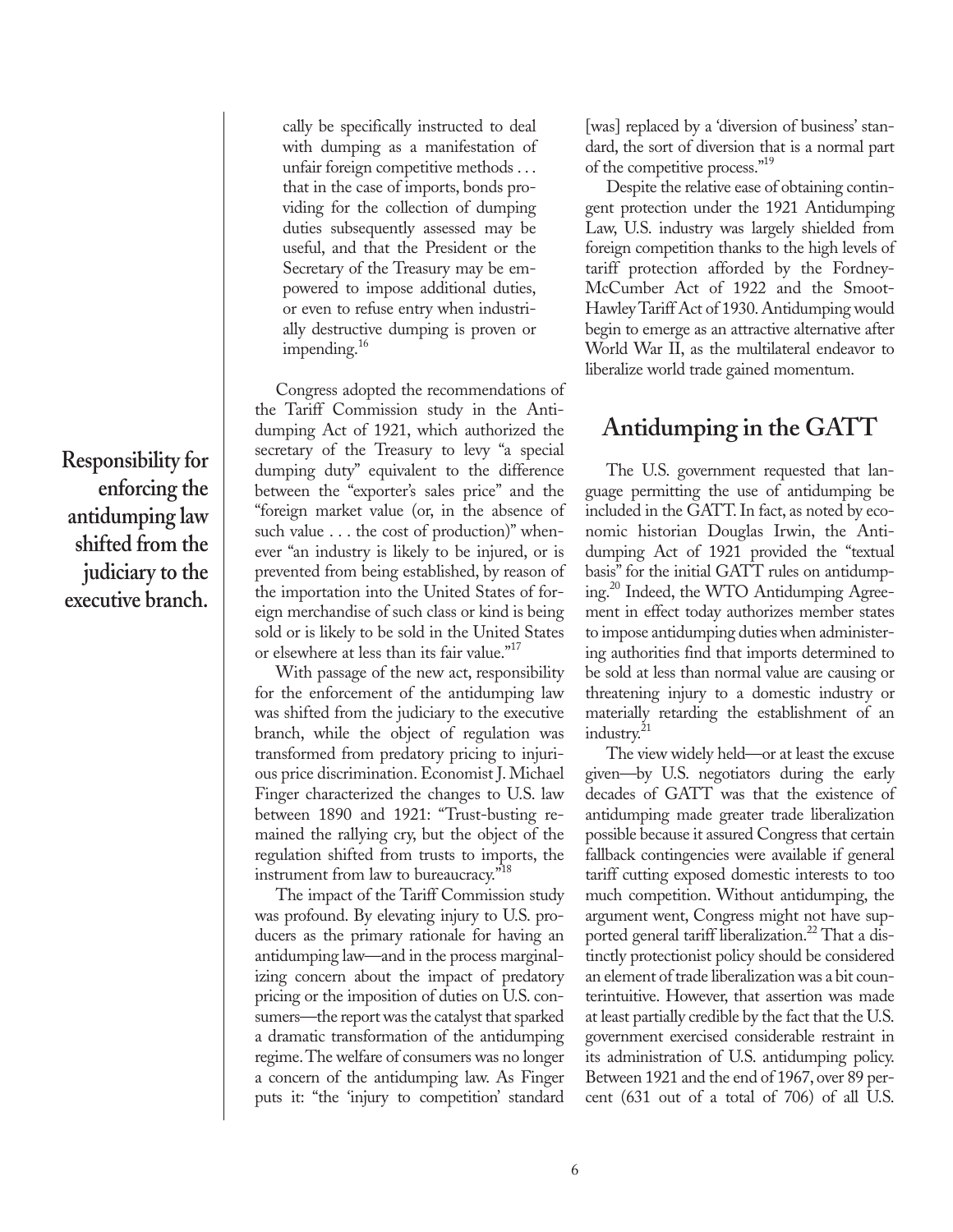antidumping investigations ended with negative determinations of injurious dumping.<sup>23</sup>

The U.S. argument that instruments of contingent protection could facilitate trade liberalization was tested during the Kennedy Round of GATT negotiations (1964−1967), when American negotiators found themselves in the awkward position of advocating the expansion of GATT rules to other nontariff trade barriers, while simultaneously resisting the attempts of their counterparts to bring antidumping under stricter multilateral discipline. Those advocating stronger disciplines on antidumping prevailed in the Kennedy Round by agreeing to guidelines for injury determinations that were more rigid (gave less latitude to the administering authorities) than those applied by the U.S. Tariff Commission, which had taken over responsibility for injury determinations from the Treasury Department in 1954, under U.S.  $law<sup>24</sup>$ 

Congress did not acquiesce to this encroachment on its jurisdiction, and made explicit in the legislation authorizing the Kennedy Round agreements that the United States would be bound only by those provisions of the antidumping code consistent with existing U.S. law.<sup>25</sup> It would not be the last time that Congress asserted its authority to shield the U.S. antidumping law from reform.

The launch of the Tokyo Round of GATT negotiations (1973–1979) provided U.S. lawmakers occasion to once again revisit—and expand—the definition of dumping under U.S. law. Until 1974, dumping was defined as the practice of a firm selling in an export market at prices lower than those it charged in its home market. Price discrimination—regardless of its cause or intent—was the target of the U.S. antidumping law. There was no requirement, nor were efforts undertaken, to ascertain whether the price discrimination in question had an innocent explanation. Accordingly, in 1974 the deck was already stacked in favor of domestic protection-seekers.

Measuring price discrimination usually entailed comparing the net prices of the same or similar merchandise sold by a given firm in both markets and calculating an average difference, or averaging net prices of sales of the same or similar merchandise and comparing those averages between markets. Under either approach, though, all home-market sales "made in the ordinary course of trade" factored into the determination of the average home-market price. The idea was to make an apples-to-apples comparison. But at the behest of various domestic producer interests, who had been trying for some time to persuade the Treasury Department of the propriety of more aggressive dumping margin calculation techniques, Congress amended the law to include a provision for a "cost test" in the Trade Reform Act of 1974.<sup>26</sup>

The purpose of the cost test was to eliminate from determination of the average homemarket price those home-market sales made at prices below the full cost of production. Only those sales made at prices above the cost of production would now factor into the average home-market price, and if less than 10 percent of the sales of a given product "model" were made at those prices, then all sales of that model would be disregarded and the home-market comparison would be based on a "constructed value" that included approximations for the cost of production, selling, general and administrative expenses, and an amount for profit. By eliminating lower priced home-market sales, the effect of the cost test was to produce higher home-market average prices or to necessitate use of constructed values, both of which inflated dumping margins.

The fig leaf of a legal justification offered for the change was that sales made at prices below the full cost of production could not be considered sales "made in the ordinary course of trade." If the ordinary course of trade is for a firm to be profitable, then sales below the full cost of production must be anathema to that objective, as they detract from profit. Why would a firm sell below cost if its objective is to make profits?

But basic microeconomic theory holds—and economists, cost accountants, and analysts have noted—that selling at prices below the full cost of production is often the profit-maximizing course of action for firms, and that selling below the full cost of production is clearly a practice

**The launch of the Tokyo Round of GATT negotiations provided U.S. lawmakers occasion to once again revisit—and expand—the definition of dumping under U.S. law.**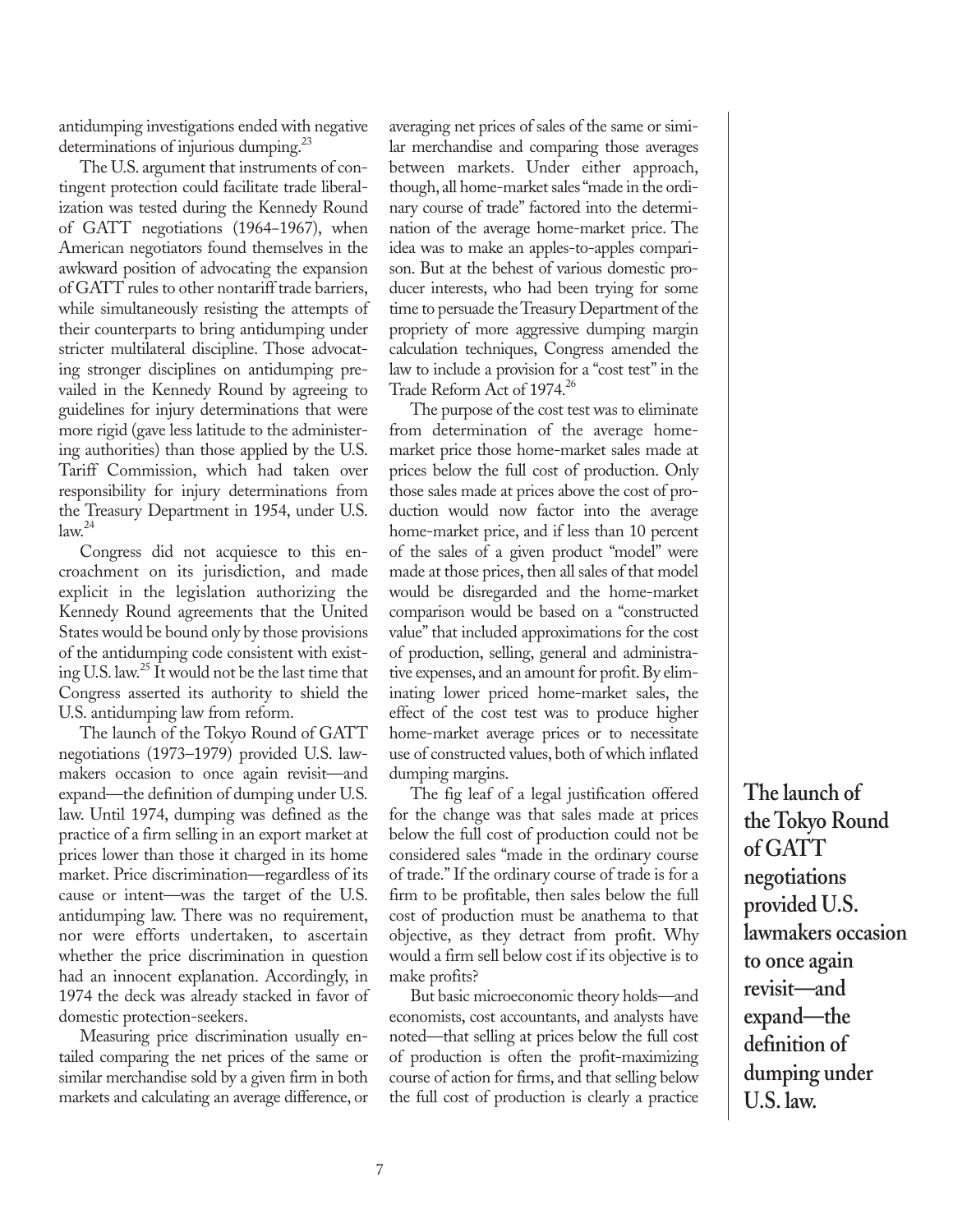**Ultimately, domestic industry prevailed upon Congress to adopt a below-cost provision in the Trade Reform Act of 1974.**

that is "in the ordinary course of trade." Many firms—particularly those operating in high fixed-cost industries—drop their prices below the full costs of production when facing reduced demand for seasonal or cyclical reasons. As long as the price charged is high enough to cover the firm's variable costs, any price above variable cost contributes toward coverage of the firm's fixed costs. If the alternative is to stick to a higher price and sell nothing, then there are no variable costs to cover, but there is no contribution to fixed costs either. Under those circumstances, the accounting losses would be higher for the firm.

Consider the production of hot-rolled carbon steel, which involves the use of iron ore, coke, and other minerals; electricity; water; and other variable inputs—inputs that are consumed in some proportion to output and consumption of which increases with output. But steel production also involves high fixed costs—costs that are incurred regardless of the amount of output—on account of the need for expensive production facilities and the high cost of purchasing and operating the necessary capital equipment. Regardless of whether the factory produces one million tons or nothing at all, the total fixed costs are the same. All of the fixed costs have to be incurred in order to produce the first ton of steel, which is also the total amount of the fixed cost necessary to produce one million tons of steel, or more.

If the per-ton total fixed cost is \$100 and the per-ton total variable cost is \$100, then ideally, the firm would be able to sell at a price above \$200 and make a profit. But if economic conditions are such that the market will bear a price of only \$150 per ton, it is still profitmaximizing for this firm to sell at that price, even though it is below the full cost of production and even though the firm will incur a loss. If the firm does not sell the steel, it incurs a loss of \$100 (the fixed cost). If it sells at \$150, the firm incurs a loss of only \$50. In this case, profit maximization means loss minimization. Selling below the full cost of production, as long as the price is above the average variable cost of production, is the rational course of action.

Prior to the 1974 act's mandate of a cost test, the Treasury Department addressed the issue of sales below cost in two different cases. In both, Treasury acknowledged the fundamental economic principle that selling below the full cost of production was sometimes the optimal decision. Treasury also noted that sales were made at prices below the full cost of production in both the U.S. and home markets, which made for a fair comparison. $27$ 

Ultimately, domestic industry prevailed upon Congress to adopt a below-cost provision in the 1974 Act, which mandated that sales below the full cost of production be disregarded in the calculation of average home-market prices (but, unsurprisingly, made no such requirement on the U.S. side of the calculation). In cases where all home-market sales were at prices below the cost of production (and, thus, evidence of a protected, sanctuary home market in which high profits could be used to crosssubsidize cheap export sales entirely absent), the foreign firm would be further penalized by basing the dumping calculation on a comparison of its U.S. prices to "constructed value," which was to be the sum of the full cost of production plus the larger of actual or estimated amounts for selling, general, and administrative expenses, plus a minimum of 8 percent for profit.

The effect of the cost test on the dumping calculation can be profound. To demonstrate, in Table 1 there are five hypothetical sales of a particular type of widget in the U.S. market at prices ranging from \$1.00 to \$5.00. Likewise, there are five sales of identical products in the home market also ranging from \$1.00 to \$5.00. Assuming the volumes sold in each transaction are the same (to simplify the process of weight averaging the prices), the weighted-averaged price in both markets is \$3.00 and the dumping margin should be zero because there is no price discrimination at all.

But the cost test introduces another step to the calculation methodology, which produces a different end result. The cost test restricts the eligibility of home-market sales that can factor into the weighted-average price. Specifically, only sales at prices above the full cost of production factor into the average. Accordingly,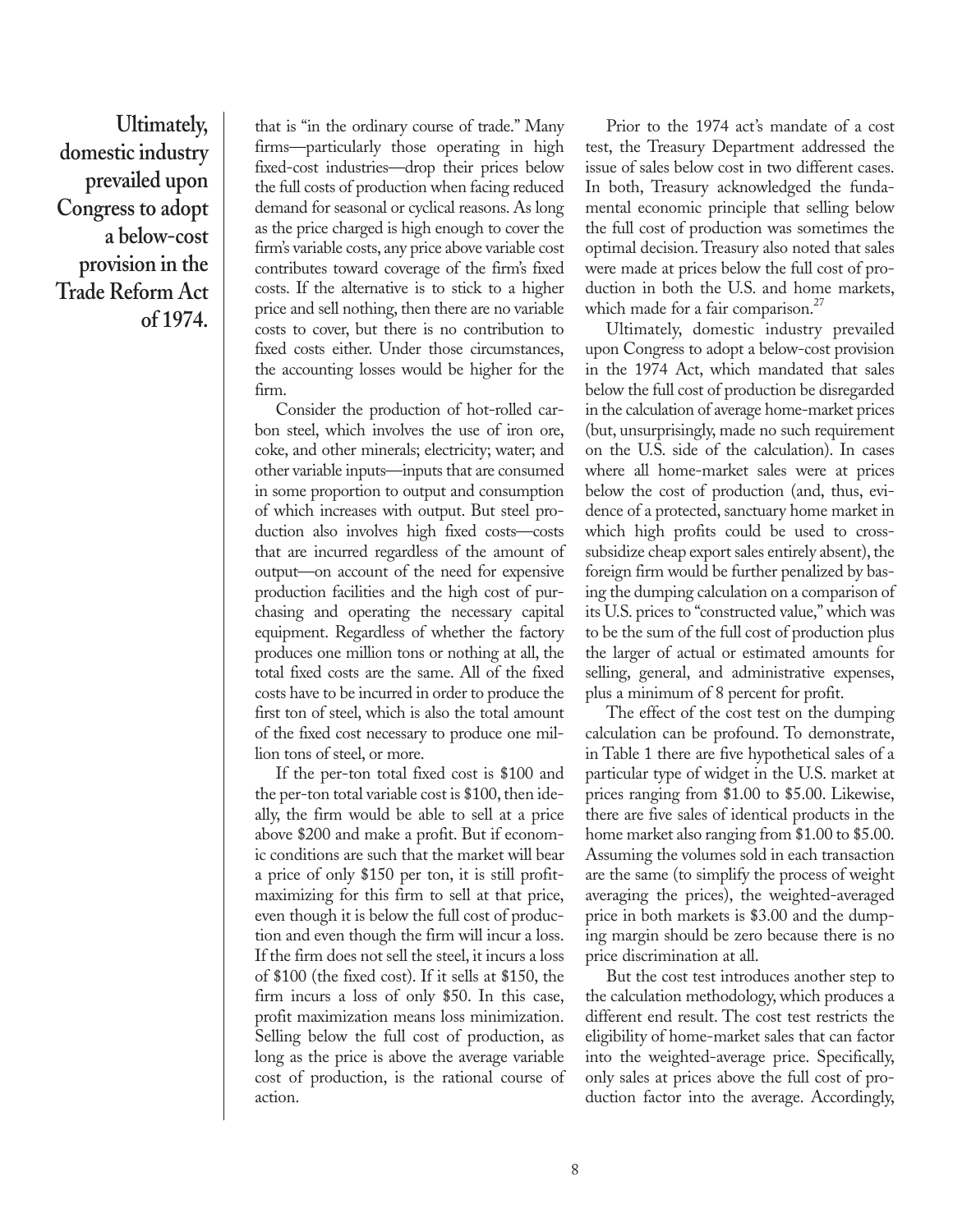#### **Table 1 Cost Test (U.S. Dollar)**

|         | Net U.S. Price | Net Home-market<br>Price | Unit Cost | Cost Test | Net Home-market<br>Price (used) |
|---------|----------------|--------------------------|-----------|-----------|---------------------------------|
|         | 1.00           | 1.00                     | 2.50      | Fail      |                                 |
|         | 2.00           | 2.00                     | 2.50      | Fail      | --                              |
|         | 3.00           | 3.00                     | 2.50      | Pass      | 3.00                            |
|         | 4.00           | 4.00                     | 2.50      | Pass      | 4.00                            |
|         | 5.00           | 5.00                     | 2.50      | Pass      | 5.00                            |
| Average | 3.00           | 3.00                     | 2.50      |           | 4.00                            |

#### **Table 2 Cost Test (U.S. Dollar)**

|         | Net Home-                  |       |      | Net                 |              |      |          |        |             |
|---------|----------------------------|-------|------|---------------------|--------------|------|----------|--------|-------------|
|         | Unit<br>Net U.S.<br>market |       |      | Home-market<br>Cost |              |      | Seller's |        | Constructed |
|         | Price                      | Price | Cost | Test                | Price (used) | Cost | Expense  | Profit | Value       |
|         | 1.00                       | 1.00  | 5.50 | Fail                |              | 5.50 | 0.55     | 0.44   | 6.49        |
|         | 2.00                       | 2.00  | 5.50 | Fail                |              | 5.50 | 0.55     | 0.44   | 6.49        |
|         | 3.00                       | 3.00  | 5.50 | Fail                |              | 5.50 | 0.55     | 0.44   | 6.49        |
|         | 4.00                       | 4.00  | 5.50 | Fail                |              | 5.50 | 0.55     | 0.44   | 6.49        |
|         | 5.00                       | 5.00  | 5.50 | Fail                |              | 5.50 | 0.55     | 0.44   | 6.49        |
| Average | 3.00                       | 3.00  | 5.50 |                     |              | 5.50 | 0.55     | 0.44   | 6.49        |

the two home-market sales priced below the unit cost of production, which is \$2.50 in Table 1, are eliminated, causing the average homemarket price to rise to \$4.00. This change generates a dumping margin of \$1, or 33 percent, despite the fact that there are no price differences between the markets.

If the cost of production were \$5.50 instead of \$2.50, then all sales in both markets would be at prices below the full cost of production. The average U.S. price would still be \$3.00, but since all home-market sales would be ineligible for calculation of the average home-market price, a "constructed value" would be calculated to serve as a surrogate for home-market price. The constructed value would be equal to the cost of production plus allowances for selling, general, and administrative expenses (a minimum of 10 percent under the statute after the

1974 Act) plus an allowance for profit (a minimum of 8 percent under the statute after the 1974 Act).

At a minimum, the constructed value in this example would be \$6.49 (\$5.50 for cost; \$0.55 for expenses; \$0.44 for profit) and the dumping margin would be \$3.49 (\$6.49 minus \$3.00), or 116 percent. That is a pretty substantial margin of dumping—particularly for a firm that is charging identical prices in both markets and is by definition not price discriminating.

A 2002 Cato study exposing the methodological distortions of the U.S. antidumping regime included a table of counterfactuals results that would have been obtained in 18 real-life antidumping cases, had particular methodologies been changed or forgone altogether. In 17 of 18 cases, the cost test was employed. Had the cost test not been employed in **By mandating a cost test under U.S. law, Congress ensured that dumping calculations would no longer be the product of pure price comparisons.**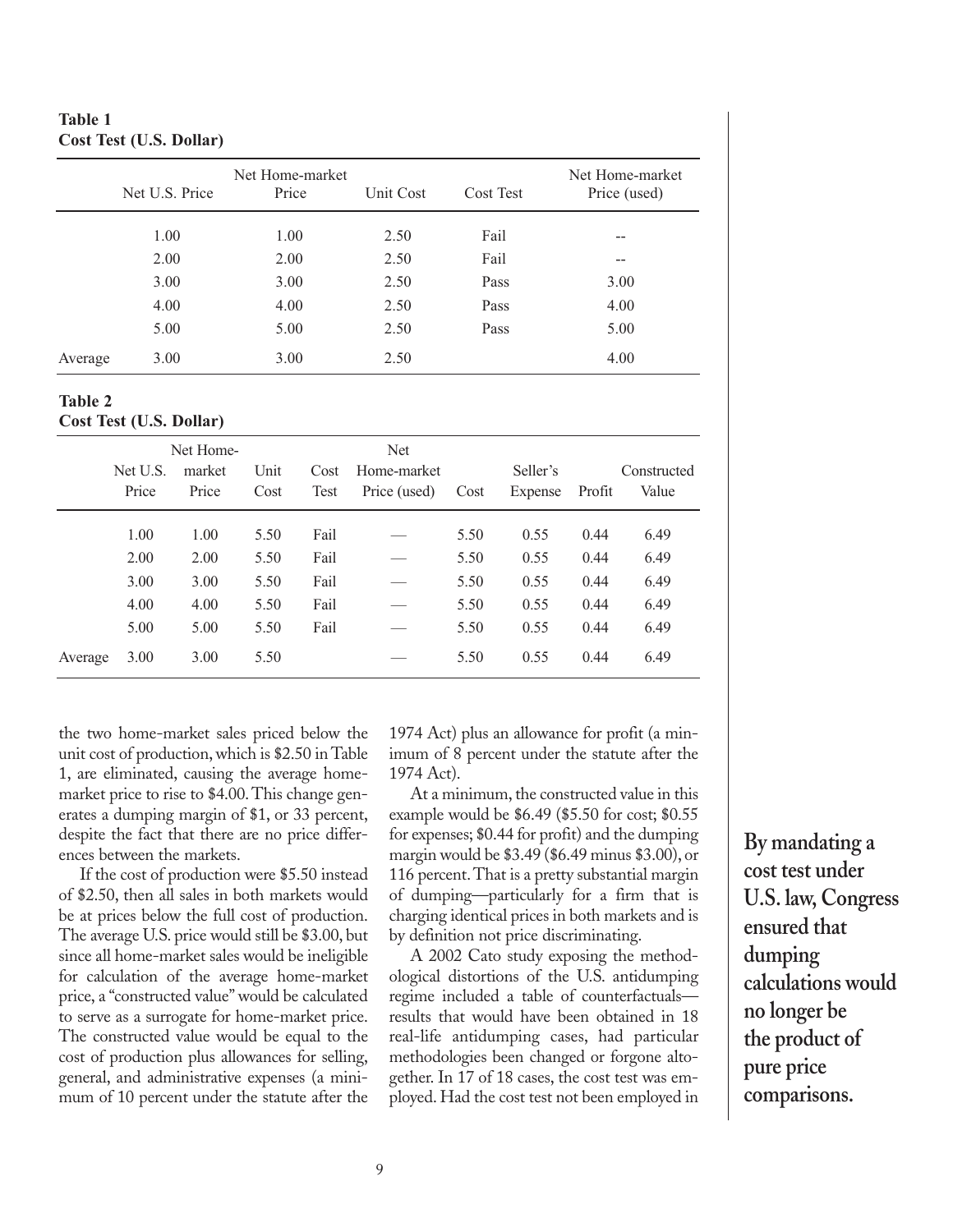**Import Administration fancies itself responsible for writing, adjudicating, and enforcing antidumping rules.**

those 17 cases, the average calculated dumping margin would have been 59.7 percent lower.<sup>28</sup> In 5 of the 18 cases, calculation and use of constructed value was necessary. Had the build-up of constructed value not included an element for profit, the margins would have been 11 percent lower.<sup>29</sup>

By mandating a cost test under U.S. law, Congress ensured that dumping calculations would no longer be the product of pure price comparisons—a development that further divorced the legal definition of dumping from its economic meaning. And, as evidenced above, it served to inflate dumping margins and antidumping duty rates, and subsequently heightened the appeal of the antidumping remedy to importing-competing industries.

### **Regulatory Capture**

In addition to the technical changes to antidumping calculation methodology, the Trade Reform Act of 1974 also provided business a formal channel of access to antidumping and other trade policymaking. The act mandated the establishment of a private sector advisory committee system to ensure the inclusion and incorporation of business viewpoints in the negotiation, monitoring, and implementation of GATT agreements and related policies. The private sector consultation system was divided into three vertically integrated components: the President's Advisory Committee for Trade Policy and Negotiations; four policy advisory committees; and 22 industry-trade advisory committees, jointly administered by the Department of Commerce and the Office of the United States Trade Representative.

As the 1974 Act included language authorizing U.S. participation in the Tokyo Round of GATT negotiations, the Trade Agreements Act of 1979 implemented U.S. obligations committed during the Round. And it made several important changes to U.S. antidumping administration, including transfer of jurisdiction for determining the existence and magnitude of dumping from the Department of Treasury to the Department of Commerce. This seemingly

innocuous change was enormously consequential.

While both agencies have been delegated roles in the administration of U.S. economic policy, the prevailing institutional objectives diverge in many respects. Whereas Treasury's mission is one of commitment to the broader macroeconomic well-being of the United States, the benchmarks of success at Commerce have been aligned historically with firm-specific outcomes. Whereas Treasury officials would be more inclined to regard import duties resulting in deadweight economic loss as anathema to their mission, Commerce officials are expected to promote the narrow interests of domestic producers. Indeed, the mission of Import Administration, the agency within the Department of Commerce tasked with antidumping oversight, is to "safeguard American industries and jobs against unfair trade practices."<sup>30</sup> Import Administration works to "enforce effectively the U.S. unfair trade laws (i.e., the antidumping and countervailing duty laws) and to develop and implement other policies and programs aimed at countering foreign unfair trade practices."<sup>31</sup> In that description, one can detect that Import Administration fancies itself responsible for writing, adjudicating, and enforcing the antidumping rules, all of which should comport with a design to protect U.S. industry.

In the words of Ronald Cass, former vice chairman of the U.S. International Trade Commission, Commerce Department officials "see themselves as advocates for domestic business."<sup>32</sup> And the advisory committee system established after the 1974 Act provided private-sector stakeholders with direct channels of access to stafflevel decisionmakers throughout the Commerce Department's international trade bureaucracy.

A 1994 Congressional Budget Office study of GATT and U.S. trade policy included commentary on the shift of antidumping jurisdiction from Treasury to Commerce:

The move reflected a Congressional desire for more zealous enforcement of the AD/CVD [antidumping/countervailing duties] laws and for less concern about their being used in a protection-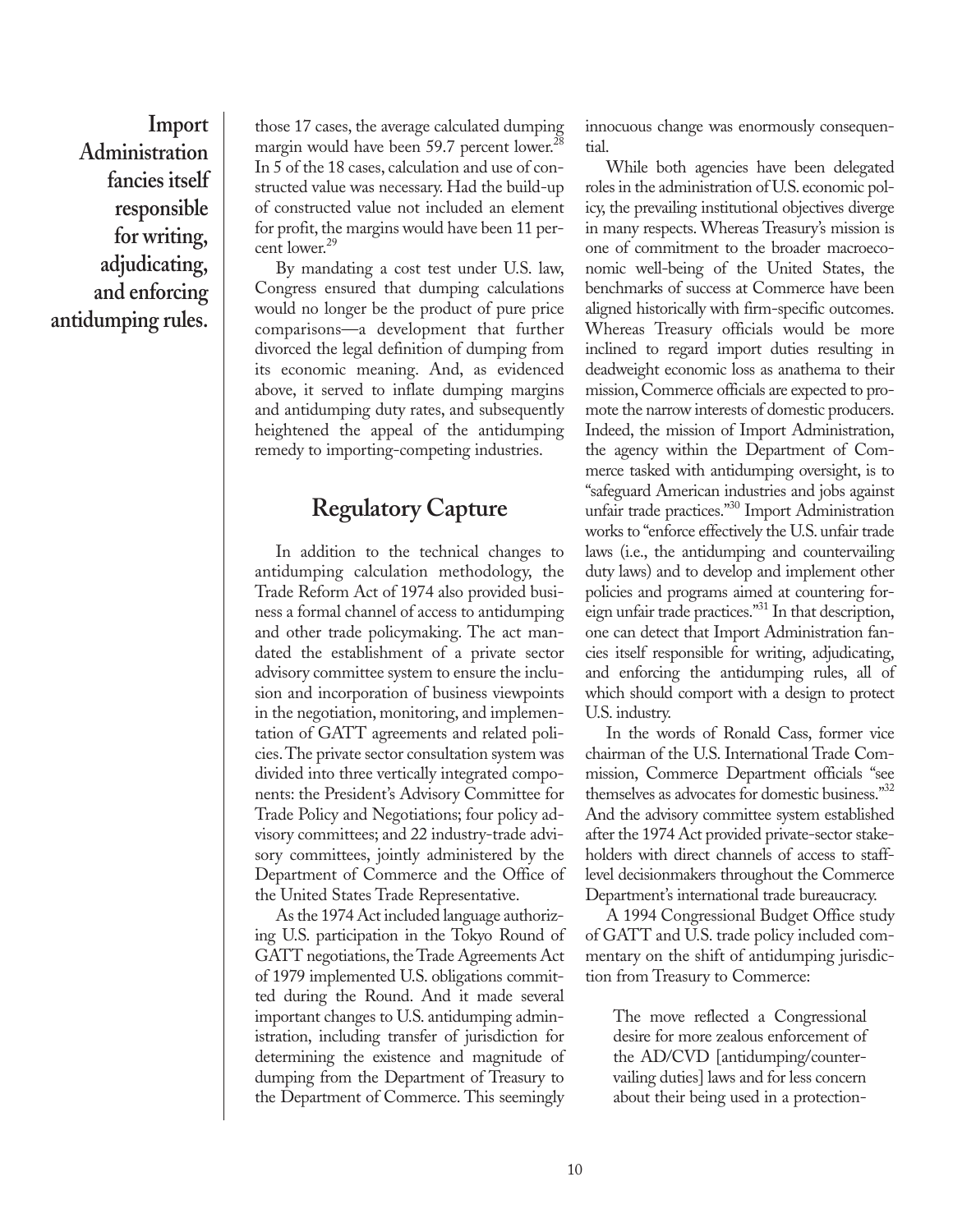ist manner. Its significance goes beyond the difference in the institutional sympathies. One of [Commerce]'s functions is to serve as an advocate for U.S. firms. Thus, the move placed responsibility for deciding AD/CVD cases in the hands of an advocate of U.S. parties to cases.<sup>33</sup>

The methodologies and procedures adopted by the Commerce Department in administering antidumping have led many observers to question the agency's impartiality. Some of the Commerce Department's curious methodological techniques and their margin-inflating effects have been documented in previous Cato publications.

In addition to the cost test and the use of constructed value (discussed earlier), practices such as the arm's-length test, zeroing, the asymmetric treatment of indirect selling expenses as a deduction from price, and the deduction of profit from U.S. prices in so-called constructed export-price transactions are some of the most obvious methodological distortions that produce egregiously skewed results.<sup>34</sup>

The table of counterfactuals from the 2002 Cato study cited above demonstrates that those various methodological distortions significantly impact the bottom-line result. For example, had zeroing been precluded from the Commerce Department's calculation methodology in the 18 actual cases reviewed, the dumping margins would have been 43.6 percent lower.<sup>35</sup> Had the asymmetric treatment of indirect selling expenses been disallowed, margins would have been 9.1 percent lower.<sup>36</sup>

Of course, the standard methodological distortions employed as a matter of course in the calculation of antidumping margins at the Commerce Department do not cover all of the channels through which agency bias affects antidumping policy. The Commerce Department is granted enormous discretion in its administration of the law, and often its actions are deemed by the courts to run afoul of the law.

As presented in a 2005 Cato study about the exercise of discretion at the Commerce Department, "IA [Import Administration] routinely exploits gray areas in the law to favor the domestic interests that seek protection—and, according to the verdicts of U.S. courts, sometimes violates the law in the process. In the 18-month period ending in June 2005, IA published 19 antidumping redeterminations pursuant to court orders to revise its assumptions or calculations to become compliant with the law. In 14 of those redeterminations, the revised antidumping rates were lower than those originally calculated."37

According to interviews with former congressional and Commerce Department staff conducted by the Office of the Inspector General:

This bias is illustrated by the actions of career Commerce Department officials through whom must pass all Department of Commerce [antidumping] determinations in steel cases. The members and staff of the congressional Steel Caucus meet with them regularly to discuss ongoing antidumping and countervailing duty proceedings pending before the Department of Commerce. At some of these meetings, these officials have shared advance draft investigation results with the congressional Steel Caucus well before they were announced in final form, allowing the Steel Caucus to "comment" on them. Time and again high level officials within the agency have exerted pressure on lower level Department of Commerce staff conducting investigations of foreign steel producers to rerun calculations and alter methodologies, resulting in increased AD/CVD tar $iffs.<sup>38</sup>$ 

Commerce investigators endeavor to substantiate allegations of dumping and measure its extent through lengthy, English-language questionnaires consisting of five sections and seven appendices, which are mailed to selected foreign companies and their embassies in Washington. These voluminous questionnaires seek full descriptions of virtually every aspect of the com**The Commerce Department is granted enormous discretion in its administration of the law, and often its actions are deemed by the courts to run afoul of the law.**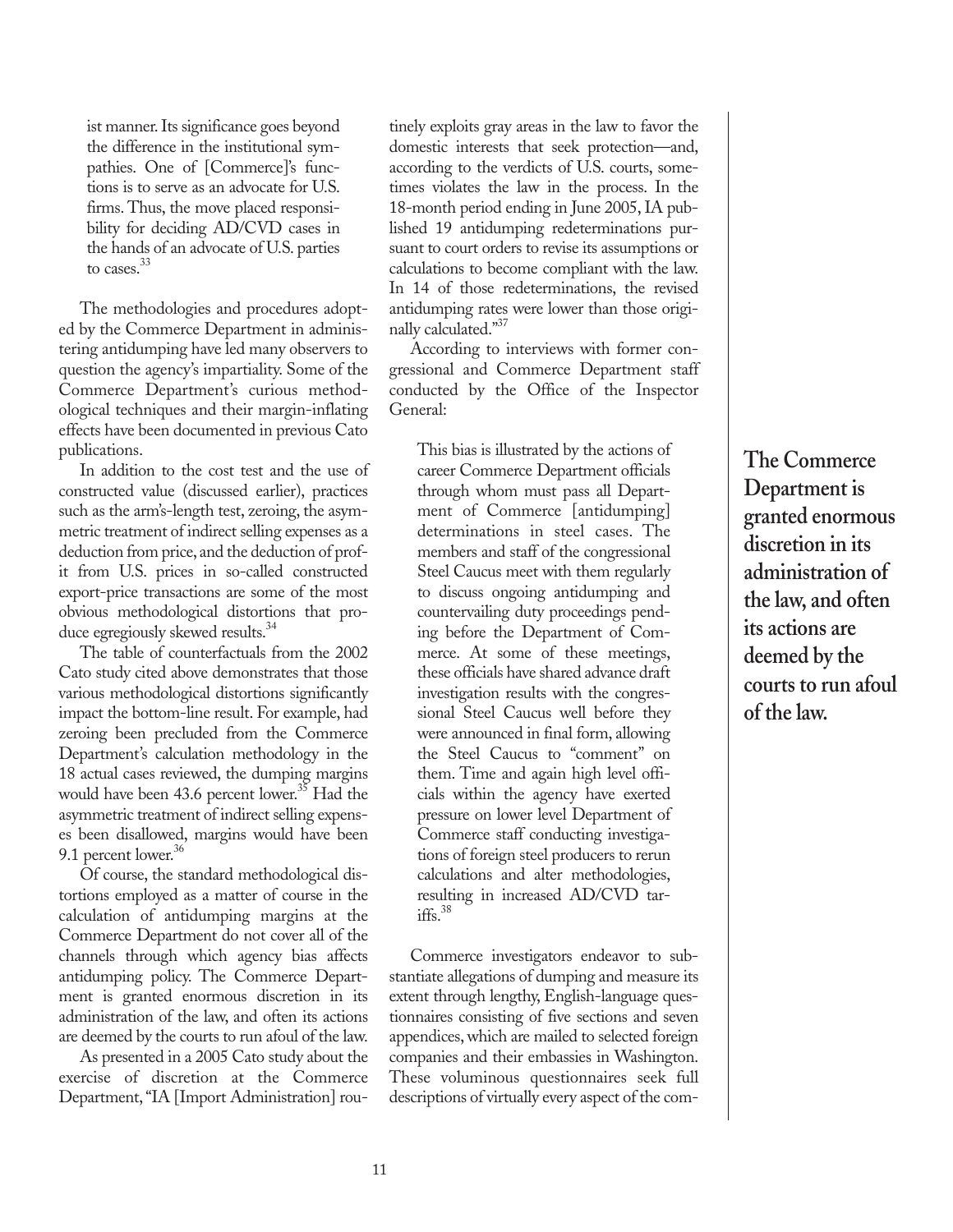

panies' immediate and related business activities, supplemented with databases containing records of the costs of producing and selling all subject merchandise in the United States, the home market, and various third-country markets. The process almost always requires that the foreign respondents enlist the services of law and economics firms with expertise in the law's administration. Agency guidelines stipulate that foreign firms under investigation must respond within 37 days (and that Section A of the questionnaire is due within 21 days).<sup>39</sup> If responses to the questionnaire are late, incomplete, or otherwise deemed unsatisfactory, Commerce investigators are authorized by Congress to utilize the "best information available" in determining whether dumping has taken place. Since the best information available to the Commerce Department is often culled from the allegations put forth by domestic competitors in their petitions for antidumping measures, this procedure is often punitive and unfair. In an opinion addressed to the Court of International Trade (the appellate court for U.S. antidumping cases),

Judge R. Kenton Musgrave labeled the practice a "predatory 'gotcha' policy."40

The data do little to dispel perceptions of bias. Between 1980 (when Commerce took over the administration of antidumping from Treasury) and the end of 2009, a total of 1,091 antidumping cases were initiated in the United States.<sup>41</sup> Antidumping orders were imposed in 590 of those cases.<sup>42</sup> Figure 1 (above) accounts for the dispositions of those 1,091 cases.

What stands out is that in only 46 of those 1,091 cases did the Commerce Department render a negative finding of dumping at the preliminary or final stage of the investigation. In other words, petitioners have had a 96 percent success rate at the Commerce Department since that agency took over antidumping administration from Treasury. What prevented more of those initiations from resulting in antidumping orders was the International Trade Commission, which issued negative injury determinations in 359 cases.

By contrast, during its oversight of the dumping determination, the Treasury Depart-

**Petitioners have had a 96 percent success rate at the Commerce Department since that agency took over antidumping administration from Treasury.**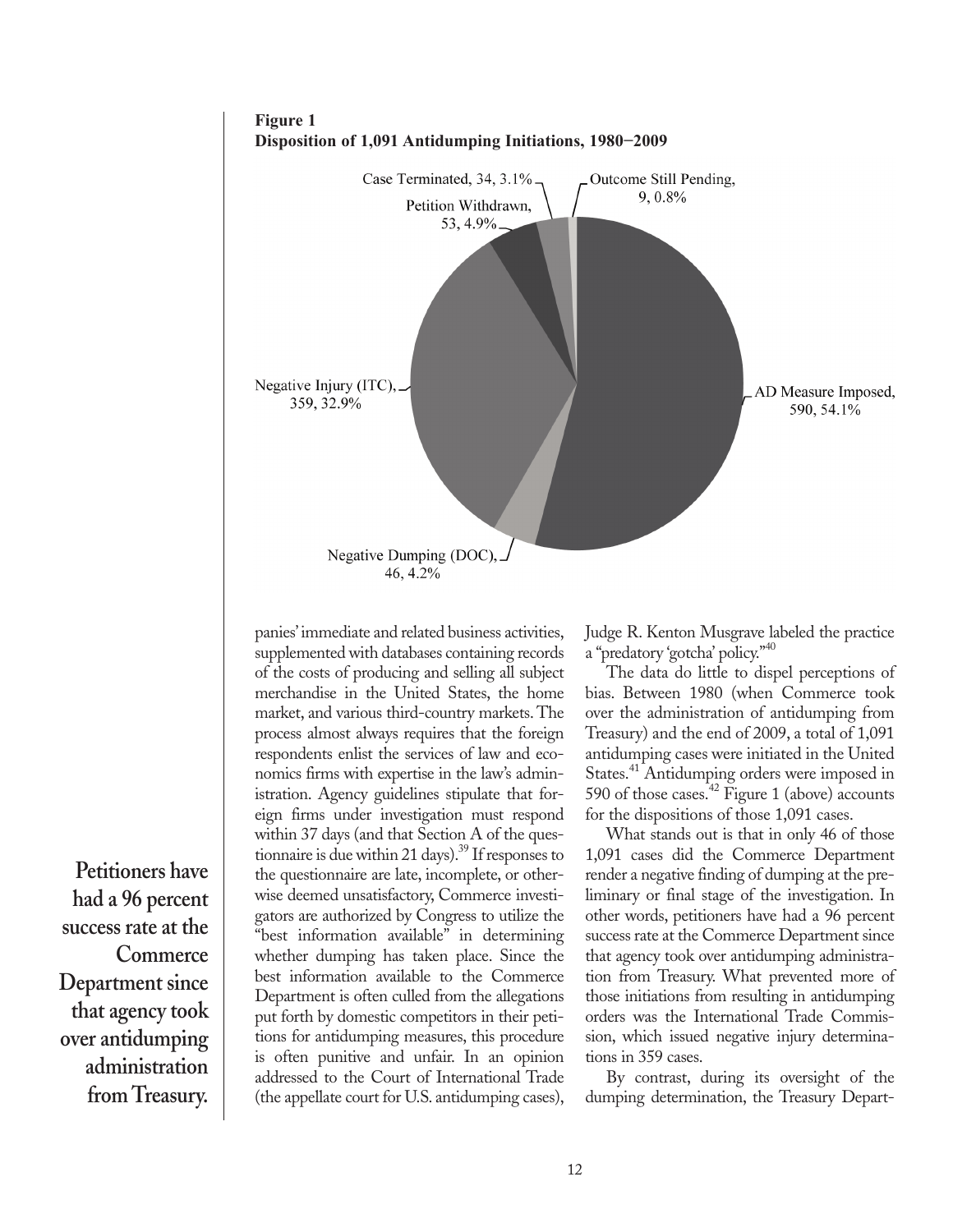ment was far less likely to render affirmative findings. Between 1934 and 1954, a total of 146 U.S. antidumping cases were initiated and Treasury rendered negative dumping findings in at least 90 of those  $146<sup>43</sup>$ 

The Commerce Department's standing as an impartial arbiter is further undermined by a well-documented tendency to calculate excessive dumping margins. Foreign producers are routinely found to be selling at prices so far below fair value as to raise serious doubt about the accuracy and fairness of the Department's methodology. As noted by Bruce Blonigen and Thomas Prusa, the Commerce Department

not only finds dumping, they almost always find unbelievably large dumping margins. Any argument that [antidumping] law is designed to ensure "fair trade" looks ridiculous when confronted with [the Commerce Department's] margins. According to the statute, the dumping duties are designed to make the dumped imports "fairly traded" imports. Yet, the average dumping margin over the past decade is about 60 per $cent.<sup>44</sup>$ 

Even under the most extreme market conditions (i.e., perfect monopoly in the exporting country, perfect competition in the U.S. domestic market), price undercutting of 60 percent would be overkill for all but the most aggressive of predators. But that is often the outcome of a process in which dozens of decisions are made by bureaucrats exercising judgment and discretion that may be influenced by the underlying agency mission.

As noted in a 2005 Cato study:

When IA [Import Administration] publishes its final determinations, it often includes a list of the issues raised by the parties concerning methodologies employed, calculations made, and decisions rendered, along with a summary of each party's arguments and an explanation for its ultimate judgment on each decision. In the 18-month period ending in June 2005, IA issued 38 final determinations in original antidumping investigations, finding dumping in 36 of those 38 determinations. In 11 of those final determinations, there were 5 or fewer issues raised by the parties; in 13 of those determinations, there were 10 to 20 issues raised; and in 14 of those cases there were 21 or more issues that IA was required to adjudicate. A total of 650 issues—an average of more than 17 per case—were presented and required adjudication by IA in those 38 final determinations. Thus, dumping calculation involves more than simply plugging objective numbers into a computer program. In many cases, IA's judgment calls determine the numbers themselves.<sup>45</sup>

#### **Relaxing "Material Injury" Standards**

With an affirmative finding of sales at less than fair value by the Commerce Department all but assured after 1980, the last best hope for foreign firms (and U.S. importers) facing the specter of antidumping restrictions was to prevail on the "injury side" of the investigation. If there was no reasonable indication that the domestic industry was "materially injured or threatened with material injury," or that "the establishment of an industry was materially retarded" by reason of less than fair value imports, then an antidumping order could not be imposed, regardless of what the Commerce Department decided with respect to its dumping determination.

During its 25-year oversight of the injury determination function (from 1954 through 1979), the Tariff Commission rarely found material injury to have been caused by dumping. Out of 641 antidumping case initiations during this period, the Tariff Commission rendered affirmative injury findings in 97 cases—15 percent of the time.<sup>46</sup> Of those 97 affirmative findings, though, 73 occurred after 1970, a year in

**The Commerce Department's standing as an impartial arbiter is further undermined by a well-documented tendency to calculate excessive dumping margins.**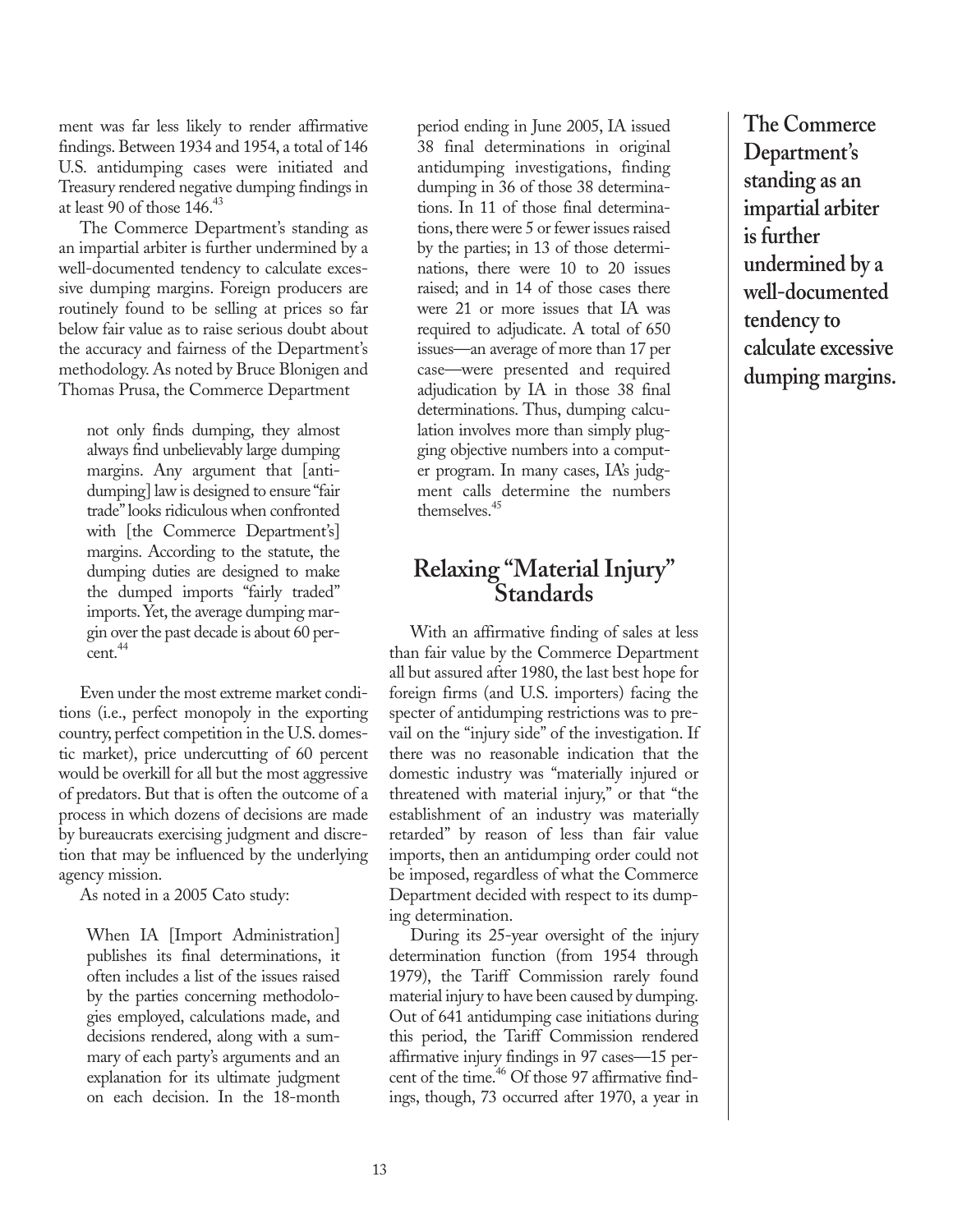**U.S. antidumping policy evolved in such a way as to become more accessible and more rewarding to U.S. import-competing industries.**

which the Tariff Commission rendered a precedent decision to consider imports from more than one country—instead of imports from a single country, as had been previous practice when determining whether less than fair value imports caused or threatened material injury.

That decision seems to have sparked an increase in the number of subsequent antidumping filings, as well as the number of affirmative rulings, because domestic industry petitioners learned quickly that if exporters of the same or similar products from multiple countries were simultaneously the subject of antidumping investigations, the chances of obtaining an affirmative injury finding were improved. Through the analytical practice now known as "cumulation," if multiple countries are subject to an antidumping investigation of the same subject merchandise, and if exports from any one of those countries, or all in combination, are found to be a cause of material injury, then all must be considered injurious and subject to an antidumping order.

Though the practice of cumulation had been discretionary in the years after the 1970 Tariff Commission decision, the Trade and Tariff Act of 1984 codified the practice as a requirement of the ITC's injury analysis. It became a matter of law that imports from countries that alone could not be demonstrated to be a cause of material injury could be subjected to antidumping duties.

This analytical approach would seem to fly in the face of any legitimate rationale for applying antidumping measures. Dumping is a firm- and country-specific phenomenon. The artificial, unfair advantages that antidumping measures are presumed to offset are supposed to be market-specific and the product of particular foreign government policies. If exports from a particular country are found to have no competitive advantage in the U.S. market, then there are no advantages to offset with antidumping duties.

But after 1984, the rules changed in a way that created incentives for bringing more cases against more countries. Countries from which imports of subject merchandise accounted for less than 3 percent of total imports of subject merchandise were considered negligible and immune from antidumping duties unless all of the countries that fell under the 3 percent threshold "cumulatively" accounted for more than 7 percent of total imports of subject merchandise.

As was to be expected, the number of antidumping initiations increased dramatically, as the number of targeted products held steady, suggesting that petitioners were aware of the benefits of the cumulation requirements. The "clarifications" of the 1984 Act moved antidumping administration even further away from its theoretical underpinnings and signaled to U.S. industry and its trade lawyers that the rules of the game had once again changed in their favor.

Antidumping was born nearly a century earlier as a mechanism to preserve and defend competitive markets and ultimately to protect consumers. The 1984 Act completely transformed antidumping into a tool to suppress competition in the name of protecting domestic producers from injury regardless of whether foreign producers benefited from any unfair advantages in their home markets.

#### **Identifying the Determinants of Antidumping Use**

As the foregoing history suggests, U.S. antidumping policy evolved in such a way as to become more accessible and more rewarding to U.S. import-competing industries. That the volume of antidumping filings and the frequency of affirmative rulings underwent a dramatic and sustained increase in the 1980s suggests that domestic industry was responsive to those changes.

The definition of dumping had been expanded, domestic industry had been invited to play a greater role in antidumping policy formulation and oversight (through the advisory committee system), and the U.S. government agency most closely aligned with domestic producer interests was made responsible for investigating dumping allegations. With the legislative changes of 1984, U.S. firms seeking protection were given strong incentives to file even more antidumping petitions to increase their odds of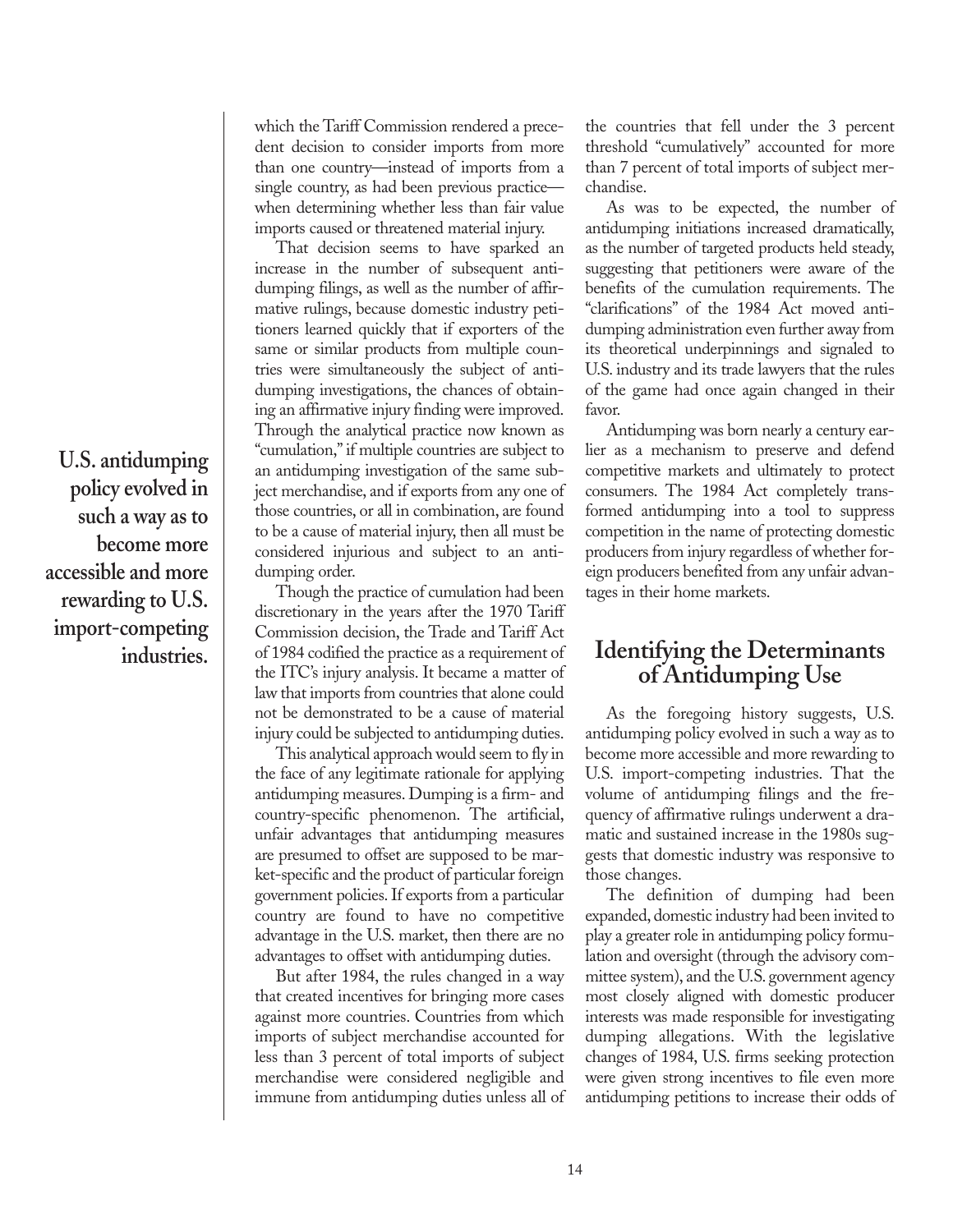

**Figure 2 Number of U.S. Antidumping Initiations, 1947−2009**

obtaining affirmative injury findings at the ITC.

Figure 2 shows upticks in usage in years following changes to the law, which would seem to confirm those characterizations. But there are probably other reasons for the increase in antidumping use over time. For example, it is reasonable to assume that the demand for antidumping protection would be inversely related to the level of general tariff protection afforded. In other words, firms in importcompeting industries might be more inclined to seek antidumping protection in response to reductions in general tariffs.

Indeed, with the exception of a trend reversal in the 1920s and 1930s, declining tariff rates have been evident throughout the history of the antidumping law. The average tariff from 1890 to 1894 was 48.4 percent; from 1894 to 1897, it was 41.3 percent; and when America's first antidumping law entered into force in 1916, the average tariff had fallen to 30.7 percent.<sup> $47$ </sup> The Fordney–McCumber Law of 1922 and Smoot-Hawley Tariff Act of 1930 reversed that downward trend, pushing the average up to as high as 59.1 percent in 1932. On the eve of U.S. entry into GATT in 1947 the average tariff stood at 20.1 percent and has fallen substantially in the years since. The average collected rate in 1974 when the "cost test" was introduced into the antidumping regime—was 7.8 percent. When antidumping oversight was shifted from Treasury to Commerce in 1980, the average tariff on dutiable imports was 5.6 percent. The rate had fallen to 5.5 percent in 1984, when cumulation was made a statutory requirement. And it stood at 4 percent in 2008.<sup>48</sup>

The figure reveals an upward trend in the overall number of U.S. antidumping initiations. Given the administrative changes that took place between 1974, 1980, and 1984, it is not surprising that the number of initiations increased substantially during that period, or that the number of affirmative injury findings increased. Another interesting feature of the data is that the number of products subject to antidumping investigations has, to a far greater degree than either the overall number of initiations or the number of affirmative findings,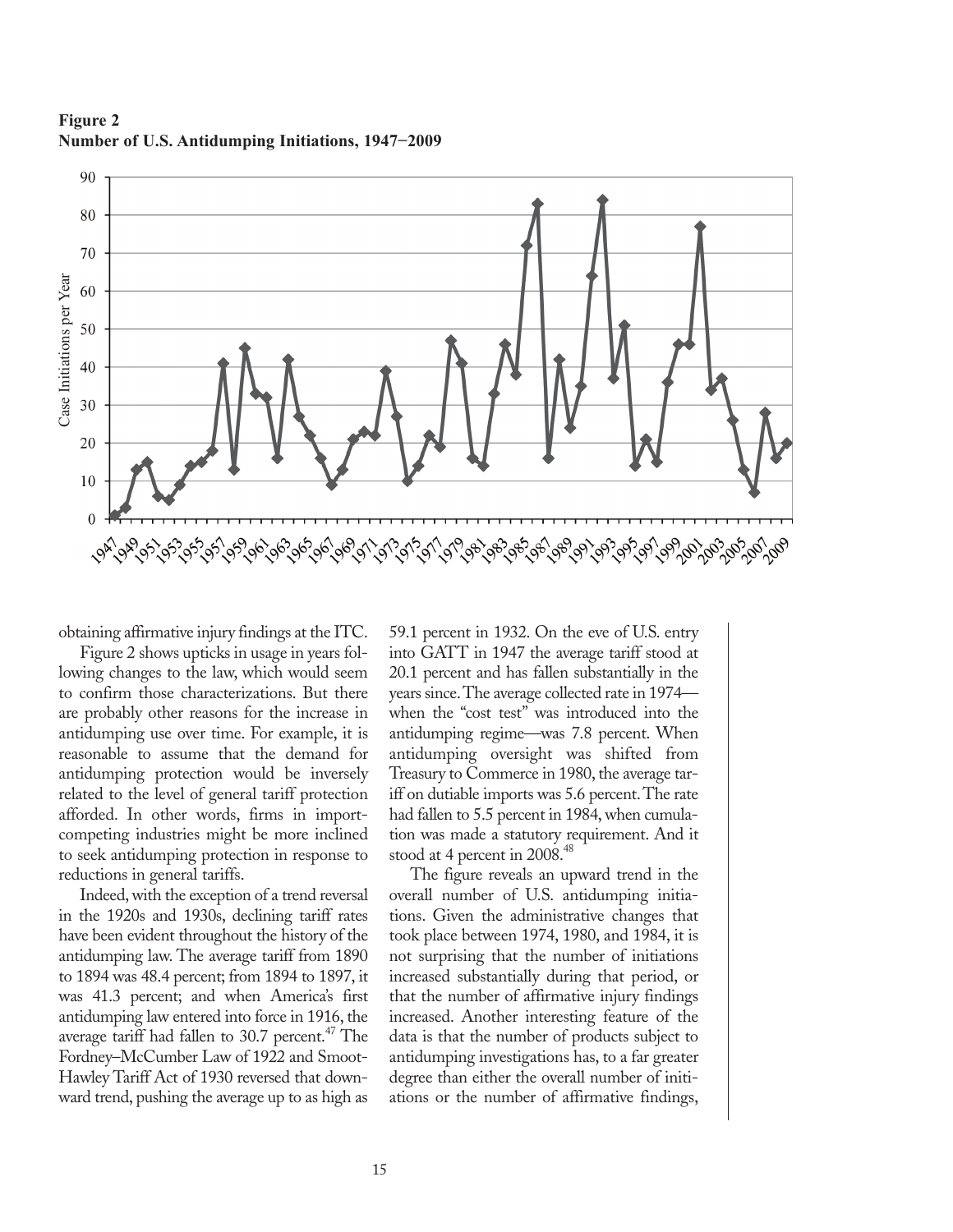

**Figure 3 U.S. Antidumping Initiations against China (% of Total AD Initiations), 2000−2009**

remained fairly consistent over time. That is suggestive of an increasing propensity of particular subsets of U.S. producers to bring more cases. In fact, more than half of all currently outstanding U.S. antidumping and countervailing duty orders (156 of 303) are against imported chemicals and steel products.<sup>49</sup> The concentration of protection in these few industries is likely a product of the ITC cumulation rules giving incentive to petitioners to name more target countries, as well as evidence that these industries have learned the ropes of antidumping administration and are no longer deterred by uncertainty about the process.

In 2004 Douglas Irwin published an analysis of the various determinants of increased antidumping use. Using data gathered from U.S. government sources, Irwin conducted a series of regression analyses seeking to disentangle and measure the impact of independent variables, including GDP growth rate, the unemployment rate, the exchange rate, tariff rate changes, and legal and administrative changes to the antidumping law on the number of antidumping cases filed per year between 1947 and 2002 the dependent variable. $50$ 

Irwin's analysis found that unemployment and exchange-rate appreciations were significant and positively related to the number of antidumping case filings. That would seem to make sense, since material injury is more easily demonstrated when workers are let go and when there is evidence of sales lost to imports (which has been historically more likely when the U.S. dollar is appreciating). Irwin found the average rate of tariff protection to be significant and negatively related to the number of filings (i.e., falling Most Favored Nation tariffs lead to increased petitions), which is intuitive considering that import competition tends to increase in sectors where protection has been reduced. And, Irwin found the legal and administrative changes to have had a significant positive impact on dumping filings after 1984—a trend likely attributable to mandatory cumulation, but also suggestive of a lagged impact of the Commerce Department's takeover of dumping investiga $tions.<sup>51</sup>$ 

Irwin's analysis considered antidumping initiations through 2002. Since then, the predominant targets of U.S. antidumping activity have been exporters in China. Nearly 39 percent of all

**Since 2002 the predominant targets of U.S. antidumping activity have been exporters in China.**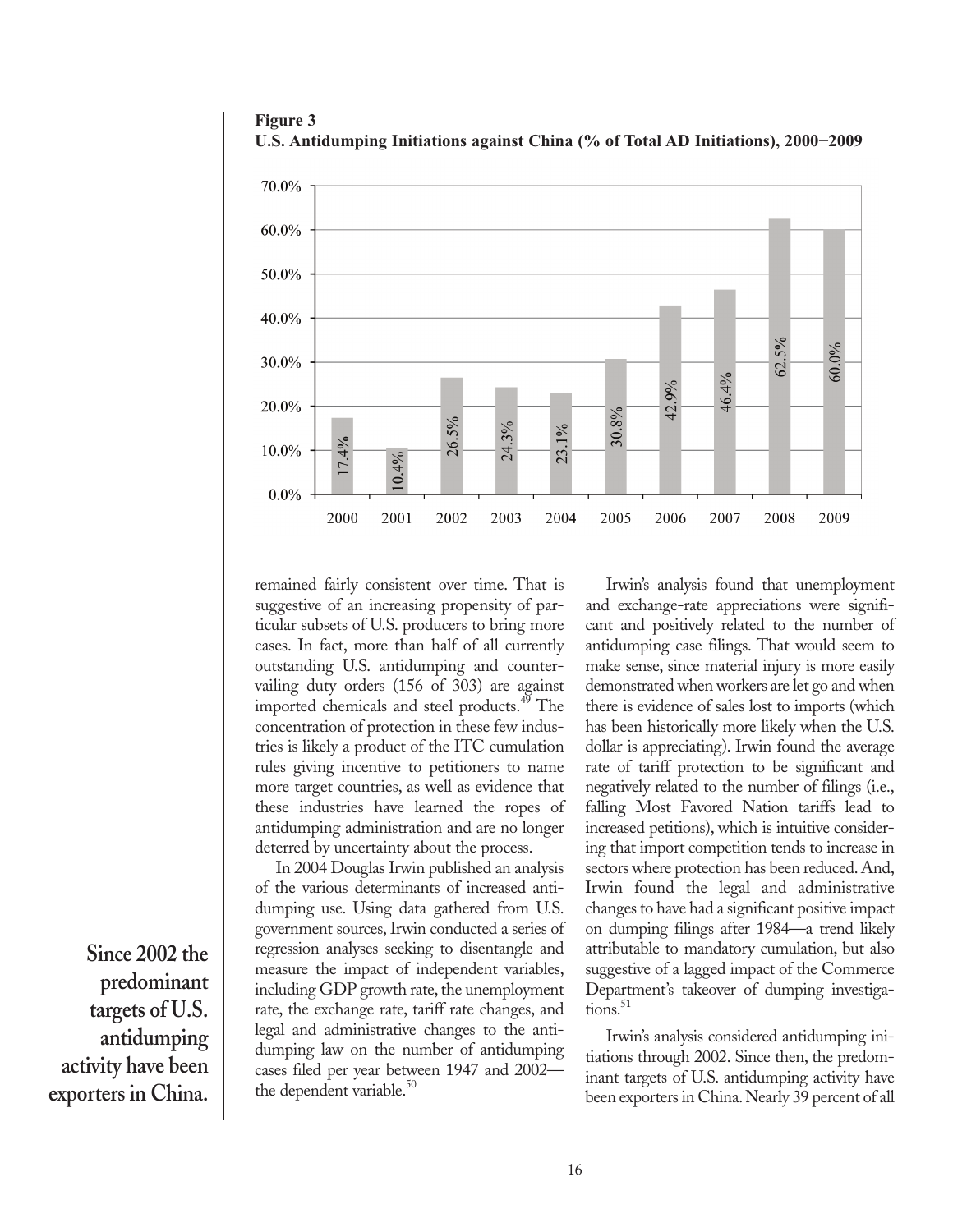antidumping initiations since 2003 have targeted China, and that rate has been increasing on an annual basis, as Figure 3 indicates. $52$ 

Certainly, imports from China increased substantially between 2003 and 2009—which might explain some of the increase, as Irwin found the average rate of tariff protection to be inversely related to the number of petitions.

But are Chinese exporters more likely to benefit from unfair competitive advantages at home than exporters in other countries, or could it be that the increase in the number of cases against China is driven by the fact that the special nonmarket economy (NME) methodology reserved for China and just a few other countries is fertile ground for the exercise of discretion and the escalation of dumping margins?<sup>53</sup> Nonmarket economy methodology is probably an important determinant of the rising number of antidumping initiations against Chinese exporters because affirmative and high dumping margins are more likely to be calculated under this approach.<sup>54</sup>

by the Commerce Department in 2007, to start applying the countervailing duty law to Chinese exporters is also a likely factor in the rise in cases against China over the past couple of years. Since material injury (or the threat of material injury) is a necessary condition of both antidumping and countervailing duties, there is little to lose and a lot to gain for U.S. industries by filing both kinds of petitions simultaneously. The added incentive for doing so in Chinese cases (as opposed to cases where the traditional market economy methodology is employed) is that the combined duties can be especially punitive. Under NME methodology, home-market prices are disregarded entirely and "normal value" is determined by estimating all of the inputs necessary to produce the good (labor, material, energy, overhead, etc.) and then assigning an estimated value to those inputs based on their prices in another, similarly sized, similarly developed economy—usually India, in Chinese cases. The dumping margin is then calculated as the average difference between the surrogates created and the U.S. prices.

**The application of the countervailing duty law to Chinese exporters is also a likely factor in the rise in cases against China over the past couple of years.**

Likewise, the change in practice, announced



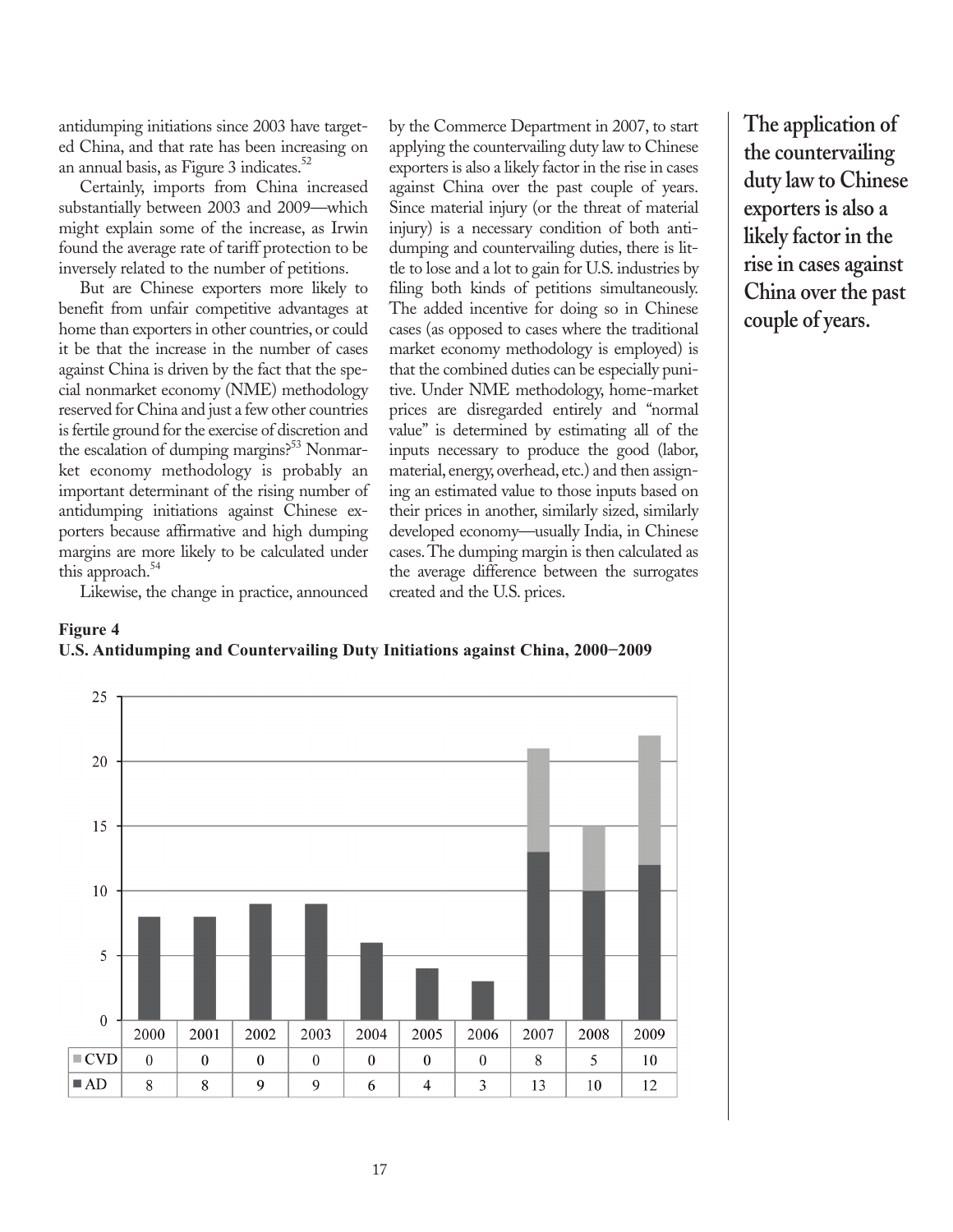**It is reasonable to conclude that the law need not be made more user friendly.**

As woefully inaccurate as the surrogate may be at approximating the Chinese home-market price, it is in fact a subsidy-free price. The cost build-up is based on market-oriented prices, and any subsidized prices or factors are eliminated from consideration. In other words, if one accepts the NME methodology as valid, then the margin calculated is sufficient to remedy the dumping margin and the subsidy margin. The difference between the two captures the full distortion. Nevertheless, the Commerce Department still separately calculates the benefit of the alleged subsidy and applies a separate countervailing duty on top of the antidumping duty, resulting in a double counting of the subsidy, thereby creating an extra incentive for domestic industry to file an antidumping petition to supplement its countervailing duty petition.

As Figure 4 demonstrates, there has been an increase in antidumping initiations against China since the Commerce Department changed its countervailing duty policy in 2007. Indeed, for 22 of the 23 countervailing duty cases initiated against China between 2007 and 2009, a companion antidumping case was initiated simultaneously.

#### **Congress's Turf**

Irwin's statistical findings confirm what is apparent to the naked eye from Figure 1 and Figure 2: legal and administrative changes affecting the antidumping law have been significant determinants of subsequent antidumping use. That finding is important for several reasons.

First, it provides a powerful rejoinder to assertions that the antidumping law needs to be made more accessible and trade restrictive so as to close loopholes in the battle against unfair trade. When the law's ease of use and its effectiveness at producing protection are more significant determinants of antidumping use than any other factor, it is reasonable to conclude that the law need not be made more user friendly. Second, Congress should seriously consider reform of the antidumping law to rein in the abuse that its permissive rules and Commerce's fox-guarding-the-henhouse oversight have engendered. No longer can the global economy be characterized as a competition between "our" producers and "their" producers. Numerous U.S. interests—retailers, manufacturers, consumers, logistics providers, financial service providers, and more—are adversely affected when antidumping measures are imposed. Yet, under the law, the costs imposed on these groups are not even permitted to be considered by the administering authorities when rendering decisions about the propriety of antidumping measures.

So far Congress has been loath to acknowledge this reality. Instead, Congress considers any presentation of the economywide costs of antidumping, any discussion of antidumping reform, or any indictment of U.S. antidumping practices from the WTO or other trade dispute settlement bodies to be an affront to its authority and an encroachment on its jurisdiction.

Efforts in 2002 by then−U.S. trade representative Robert Zoellick to get antidumping rules on the agenda of the Doha Round of multilateral trade negotiations (an absolute condition of getting the Round launched) were made notoriously difficult by a Congress that insisted on language that committed the USTR to "not weaken" the antidumping law. When Zoellick returned from the meeting that ultimately produced the Doha Declaration, he was summoned to Congress to explain why he had agreed to include negotiations on antidumping on the agenda, even though the language did not commit anybody to any reform.

In the debate over fast-track trade negotiating authority in 2002, Congress strongly considered unbundling negotiations over antidumping from that authority, as proposed in the so-called Dayton-Craig Amendment. That rule would have given the president the authority to bring back trade agreements for an up- or down-vote without amendments, but with the exception that those same fast-track rules would not apply to any changes to antidumping rules, which would require the full congressional treatment.

And to this day, there is continued resistance in Congress to implementing the findings of the WTO dispute settlement body over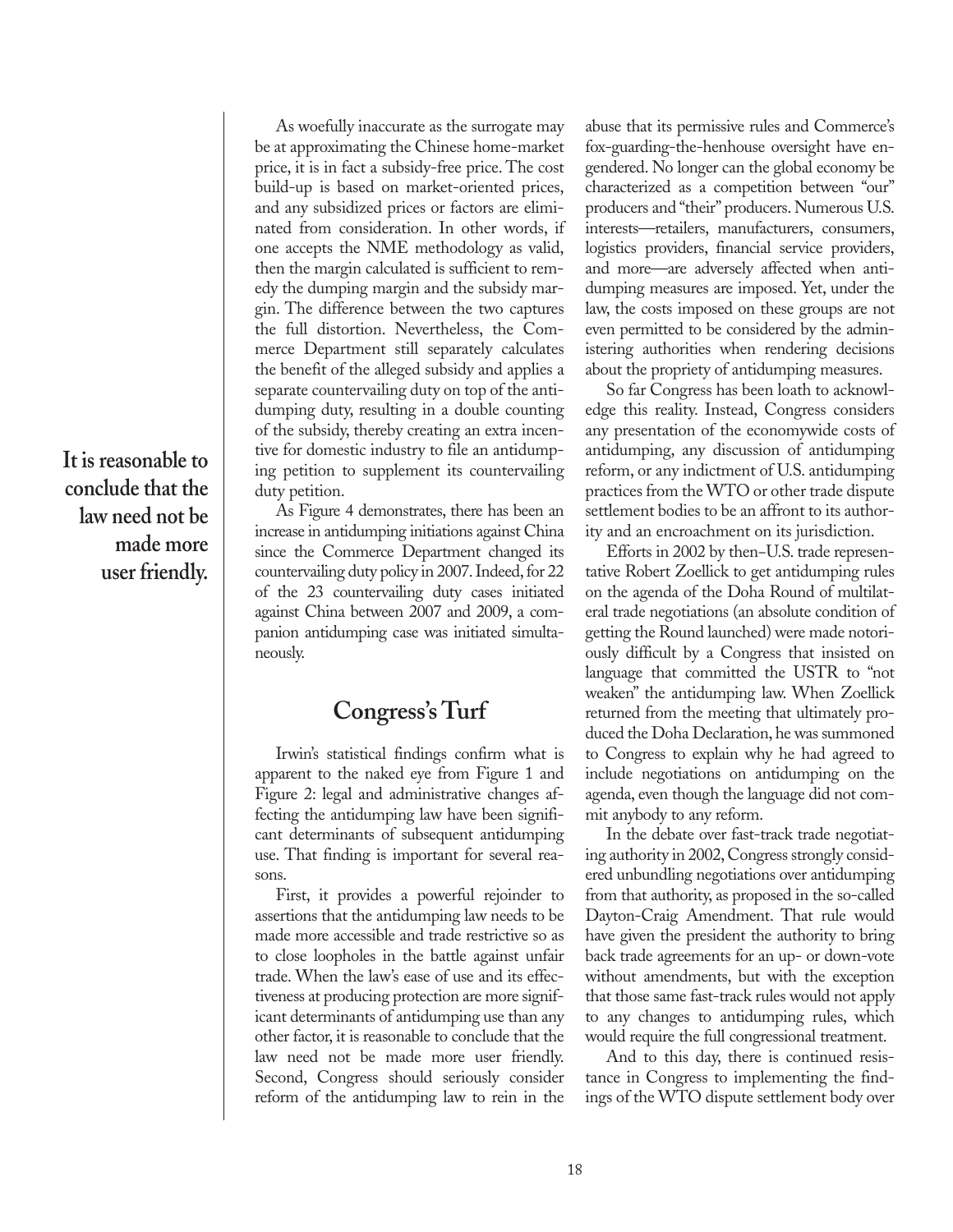the issue of zeroing—the controversial method for calculating antidumping duties.<sup>55</sup>

One cannot help but acquire the impression that Congress and the Department of Commerce are unwilling to relinquish what they consider a back channel for special favors to constituent interests that may find themselves in need of assistance.

Emboldened by this institutional resistance to curbing antidumping abuse, import-competing interests have taken the initiative to push for some new reforms of their own. However, those reforms would make antidumping measures easier to obtain and more difficult for foreign exporters and their U.S. customers to escape.

Based on a solicitation of comments from "the public," the Commerce Department recently announced its intention to strengthen the enforcement of U.S. trade remedies laws.<sup>56</sup> Among the various reforms under consideration is one that would make it impossible for individual companies to get themselves out from under a dumping order even when they demonstrate that they are not dumping. Currently, individual companies from a foreign country can be excused from an antidumping order by demonstrating that they are not dumping for a certain period of time (usually three consecutive years). The new proposal would eliminate that channel and force all exporters from a given country to remain subject to the antidumping order for as long as it exists.

Another facially innocuous proposal that experts see as a cunning effort to make antidumping regulations even more restrictive would change the process by which the Commerce Department selects foreign respondents in antidumping investigations and reviews. Usually, Commerce chooses to investigate or review the producers accounting for the largest volume of exports to the United States. But the proposal on the table would require Commerce to use random sampling in selecting the respondents, which would increase the resource burdens on smaller firms that might be unable to afford the legal and economic representation that antidumping proceedings entail. Accordingly, Commerce would likely see less compliance with the arduous requirements of the proceedings and would likely find itself resorting to "Facts Available" findings with greater frequently. Facts Available findings, which usually substitute figures alleged in the domestic industry's petition for the exporter's actual data, almost always produce higher dumping margins for the company in question—and for all the other companies that were not individually investigated—because their exports are subject to the average duty calculated for all investigated companies.

Economists Michael Moore of George Washington University and Thomas Prusa of Rutgers University summarized the problem with this recent example:

Suppose three large firms account for 90 percent of the subject imports while 20 others account for the remaining 10 percent. Under current rules the Department of Commerce samples the big three firms. Under the proposed rules, it can instead sample the pricing by firms with, say, 1 percent of the imports. What is the logic of focusing on such small firms? The reason is that small firms may not have the resources to spend the \$2 million (or more) required to participate in a proceeding. Failure to respond to all questions allows the Department of Commerce to use "facts available" (i.e., domestic firms' allegations) when computing margins. Blonigen (2006) finds that using "facts available" increases the average computed margin by 30 percentage points."<sup>57</sup>

If these kinds of changes are implemented, there should be little doubt of the impact on the number of case initiations. As has been demonstrated, episodes of relaxation of standards and rules over the years have been followed by increased usage. And with any causal link between a foreign firm's prices in the United States and anti-competitive practices in the home market entirely severed by the progressive lowering of evidentiary standards and the expansion of the definition of dumping,

**Episodes of relaxation of standards and rules over the years have been followed by increased usage of the antidumping law.**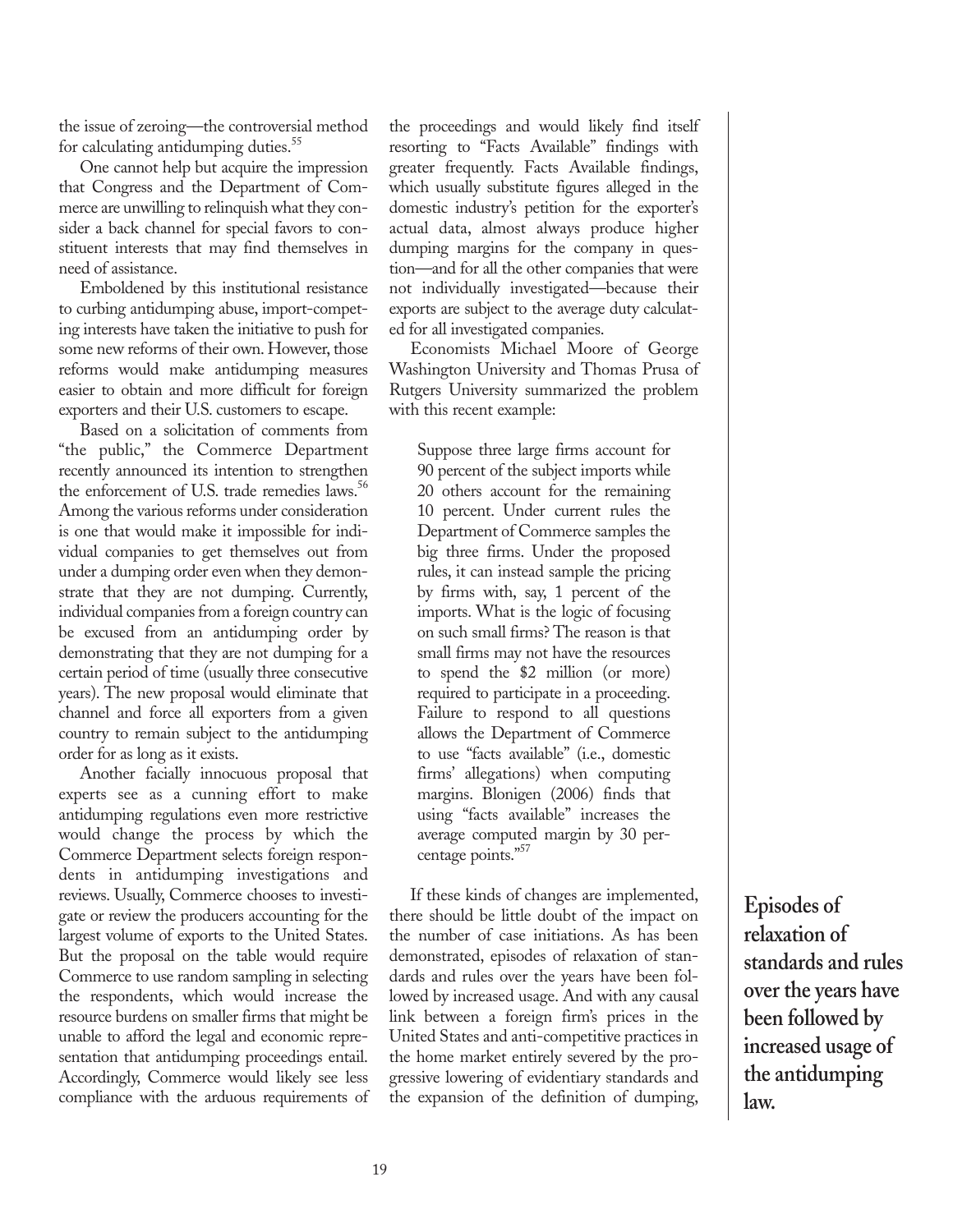**Although the realworld economic rationale for the antidumping status quo is virtually extinct, political support for this favor-doling machine remains strong and bipartisan.** 

antidumping measures will be even more disruptive of trade and progress, benefiting only a select few politicians and well-connected firms.

#### **Conclusion**

U.S. antidumping law no longer seeks to advance the pro-competition objectives of its original charter. What began as an outgrowth of antitrust intended to discipline predatory pricing—and, therefore, to safeguard competition was gradually transformed into a mishmash of rules and discretion that enables inefficient, uncompetitive behavior on the part of domestic firms at great cost to other domestic entities.

Antidumping has done little, if anything, to focus the spotlight on the alleged sources of unfairness that presumably give rise to crossborder price discrimination. By systemically disregarding that kind of inquiry, antidumping's overseers have blurred any distinctions between possibly objectionable price discrimination and the kind that is the product of profit-maximizing decisionmaking. Furthermore, market access barriers and transportation costs have fallen precipitously since the establishment of antidumping policy, removing the impediments to arbitrage necessary for crossborder price discrimination to occur without undermining the market power of the foreign producer.

Although the real-world economic rationale for the antidumping status quo is virtually extinct, political support for this favor-doling machine remains strong and bipartisan. That antidumping did a lousy job living up to its rhetoric did not stop policymakers from expanding the definition of dumping and lowering the evidentiary requirements necessary for industry to obtain antidumping protection. The numerous legal and administrative changes, such as enabling the attribution of material injury to competitors in multiple countries, and disregarding home-market sales at prices below the full cost of production, further undermined the rationale for antidumping and blurred its distinction from run-of-the-mill, everyday protectionism.

This paper has presented a historical account of the events punctuating antidumping's metamorphosis and provided some numbers explaining the increasing resort to antidumping. The data seem to support the hypothesis that increasing demand for antidumping protection corresponds not with increased dumping, as defined by economists, but rather with the increased flexibility of antidumping, as defined by politicians. And ongoing efforts to make antidumping even more flexible are likely to induce more abuse at great expense to the U.S. and global economies.

#### **Notes**

The author owes a debt of gratitude to Todd Fox, whose excellent December 2009 graduate paper, "Changing the Definition of Fair: The Economic History of Antidumping in the United States," submitted to Johns Hopkins School of Advanced International Studies, was the inspiration for this paper and, indeed, the model for its structure.

1. "Basic Concepts and Principles of the Trade Remedy Rules," communication from the United States to the WTO Negotiating Group on Rules, TN/RL/W/27, October 22, 2002.

2. The antidumping statute is codified at 19 U.S.C. §§ 1673 1677n. The DOC's antidumping regulations may be found at 19 C.F.R. § 351.

3. In cases involving so-called nonmarket economies, the DOC calculates constructed value, not with the foreign producer's own cost data, but with data from "surrogate" market economies. For a comprehensive treatment of nonmarket economy methodology, see Daniel J. Ikenson, "Nonmarket Nonsense: U.S. Antidumping Policy toward China," Cato Trade Briefing Paper no. 22, March 7, 2005.

4. The antidumping regime's failure to discern the causes of price discrimination represents a fatal blow to its legitimacy. But beyond that, the methodologies employed to determine and calculate the extent of price discrimination (i.e., "dumping margins") are egregiously tilted in favor of finding larger margins. For a comprehensive critique of those methodologies, see Brink Lindsey and Dan Ikenson, "Antidumping 101: The Devilish Details of 'Unfair Trade' Law," Cato Trade Policy Analysis no. 20, November 21, 2002.

5. Michael P. Galloway, Bruce A. Blonigen, and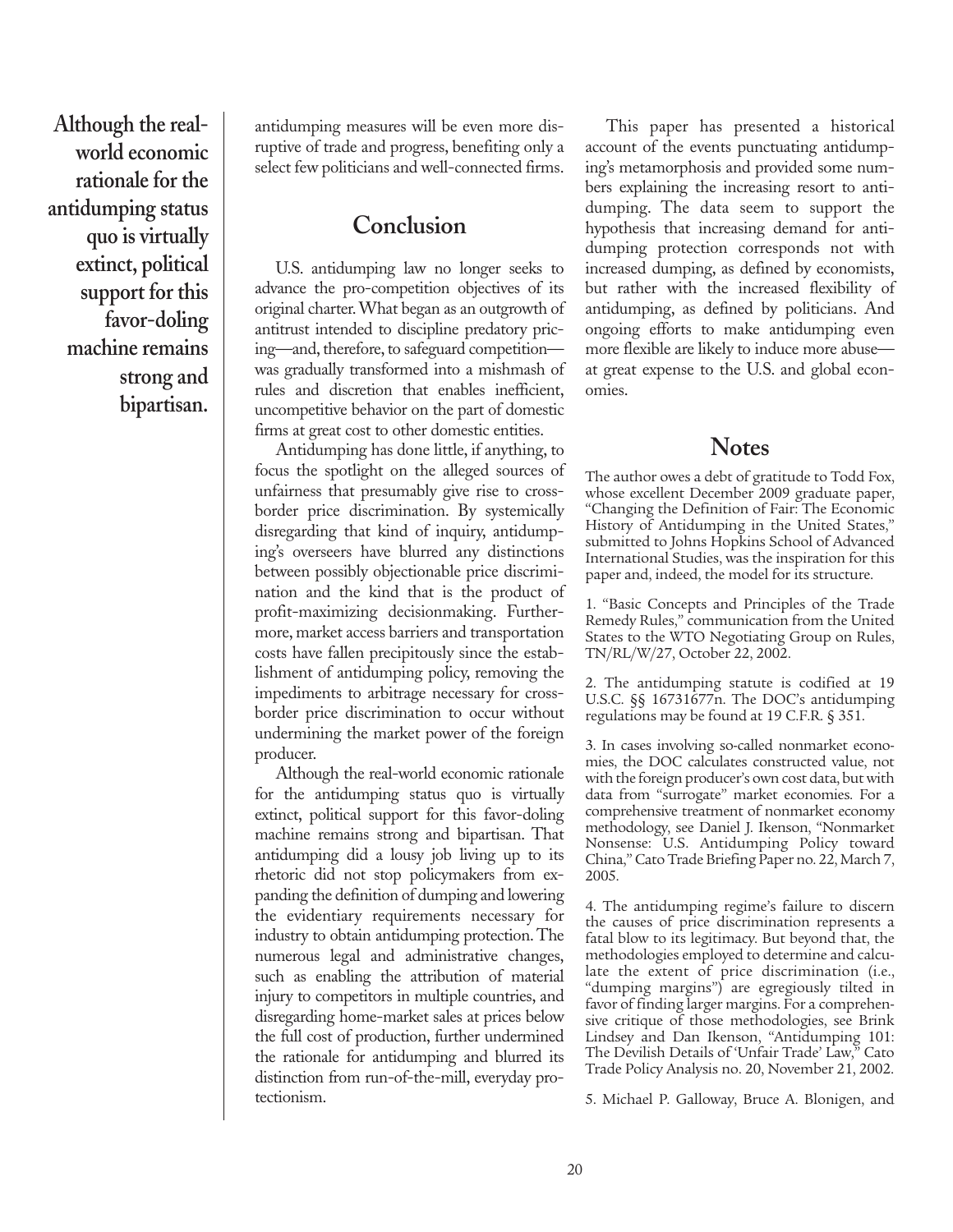Joseph E. Flynn, "Welfare Costs of the U.S. Antidumping and Countervailing Duty Laws, *Journal of International Economics* 49 (1999): 236.

6. Douglas Irwin, "The Rise of U.S. Antidumping Actions in Historical Perspective," NBER Working Paper 10582, June 2004, p. 4.

7. Ian Wooton and Maurizio Zanardi, "Trade and Competition Policy: Anti-Dumping Versus Anti-Trust," Department of Economics, University of Glasgow, Working Papers 2002\_6, October 2002, p. 2.

8. Irwin, p. 3.

9. J. Michael Finger, *Antidumping: How It Works and Who Gets Hurt* (Ann Arbor: University of Michigan Press, 1993), p. 21.

10. Ibid., p. 21.

11. Ibid., p. 14.

12. Ironically, U.S. Steel would emerge in subsequent decades as one of the prime users of antidumping.

13. Finger, p. 16.

14. Ibid., p. 19.

15. Irwin, p. 4.

16. Joshua Bernhardt, quoting the *United States Tariff Commission Report of 1919, in The Tariff Commission, Its History, Activities and Organization* (New York: D. Appleton and Company, 1922), p. 35, http://books.google.com/books?id=M-9AAA AAIAAJ&printsec=frontcover&dq=Joshua+Bernh ardt+The+Tariff+Commission,+Its+History,+Acti vities+and+Organization+1922&source=bl&ots= \_XIb-PzaK0&sig=1d6792tLq4y4\_46gLCSx81KL WGY&hl=en&ei=ZQn9TJP8L8H7lweNpLyMBQ &sa=X&oi=book\_result&ct=result&resnum=1&v ed=0CBgQ6AEwAA#v=onepage&q&f=false.

17. Congressional Budget Office, *The Evolution of U.S. Laws: An Economic Perspective*, 1994, p. 21.

18. Finger, p. 21.

19. Ibid., p. 22.

20. Irwin, p. 6.

21. World Trade Organization, Article VI, GATT 1994.

22. Finger, p. 26.

23. Ibid.

24. Per the Final Act of the 1964–1967 Trade Con-

ference Section B, Article 3: "In order to establish whether dumped imports have caused injury, all other factors which, individually or in combination, may be adversely affecting the industry shall be examined, for example: the volume and prices of undumped imports of the product in question, competition between the domestic producers themselves, contraction in demand due to substitution of other products or to changes in consumer tastes."

25. Irwin, p. 7.

26. For a more detailed accounting of domestic industry's lobbying of Congress on this issue, see William H. Barringer and Kenneth J. Pierce, *Paying the Price for Big Steel* (Washington: American Institute for International Steel, 2000), p. 75.

27. Barringer and Pierce, 75n93.

28. Brink Lindsey and Dan Ikenson, "Antidumping 101: The Devilish Details of 'Unfair Trade' Law, Cato Trade Policy Analysis no. 20, November 21, 2002, p. 14.

29. Ibid.

30. Import Administration website, http://trade. gov/ia/.

31. Ibid.

32. Michael Anthony Lawrence, "Bias in the International Trade Administration: The Need for Impartial Decisionmakers in United States Antidumping Proceedings," *Case Western Reserve Journal of International Law*, Winter 1994, p. 3.

33. Congressional Budget Office, "How the GATT Affects U.S. Antidumping and Countervailing-Duty Policy," September 1994.

34. For a detailed discussion of several of these methodological distortions and their impact, see Daniel J. Ikenson, "Abuse of Discretion: Time to Fix the Administration of the U.S. Antidumping Law," Cato Trade Policy Analysis no. 31, October 6, 2005; and Brink Lindsey and Dan Ikenson, "Antidumping 101: The Devilish Details of 'Unfair Trade' Law," Cato Trade Policy Analysis no. 20, November 21, 2002.

35. Lindsey and Ikenson, p. 14.

36. Ibid.

37. Daniel J. Ikenson, "Abuse of Discretion: Time to Fix the Administration of the U.S. Antidumping Law," Trade Policy Analysis no. 31, October 6, 2005, p. 1.

38. Barringer and Pierce, p. 81.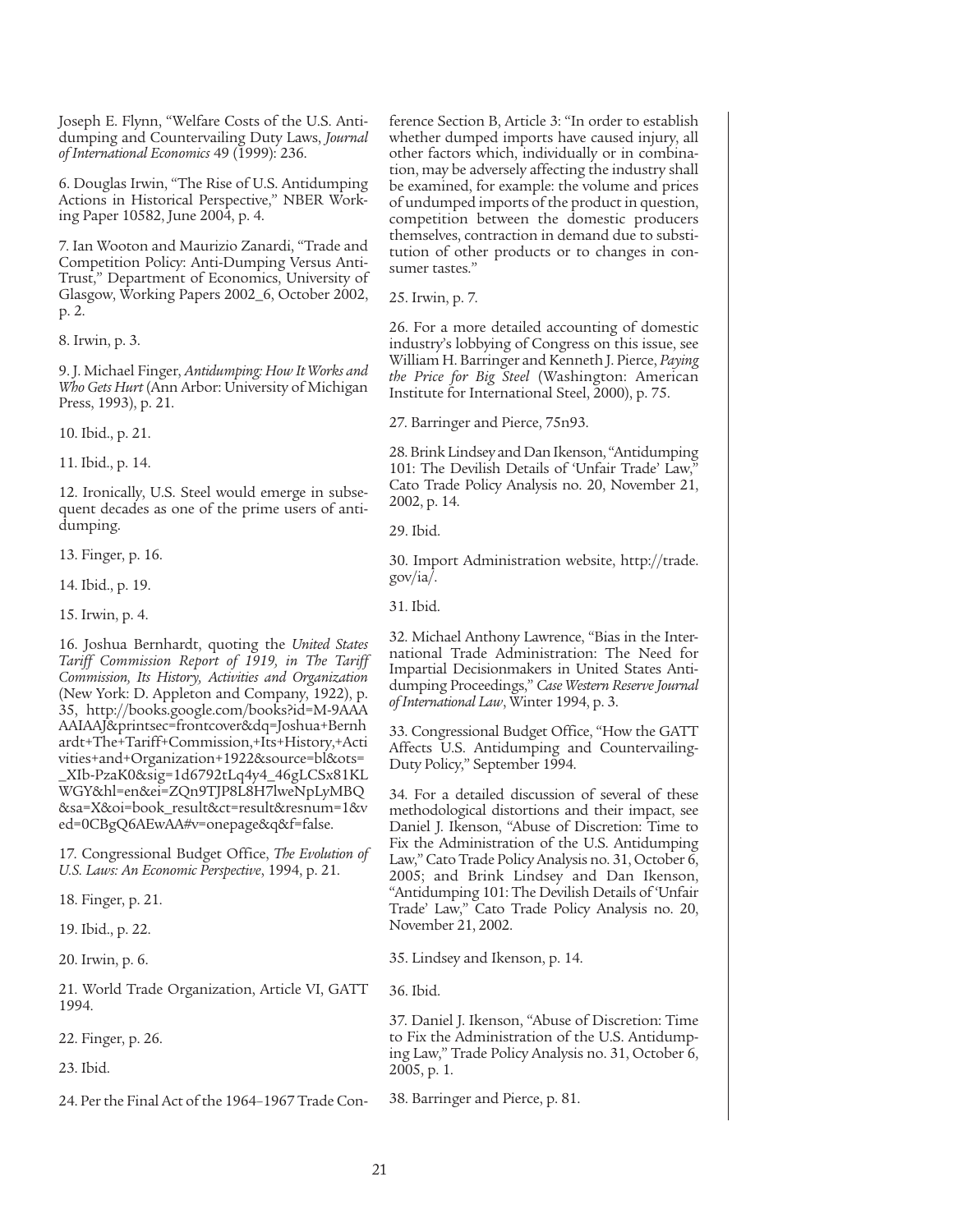39. U.S. Department of Commerce, Office of AD/ CVD Enforcement.

40. Lawrence, p. 3.

41. Compiled from databases available on the Import Administration website at http://ia.ita. doc.gov/stats/iastats1.html.

42. The 599 antidumping measures include 25 suspension agreements that are effectively settlements involving the agreement of the foreign exporters to sell above a certain price in the United States.

43. Cited in Irwin at p. 24, U.S. House of Representatives, Committee on Ways and Means, "Hearings on Amendments to the Antidumping Act of 1921, as Amended," 85th Congress, 1st Sess., 1957, p. 15. "At least" 90, and probably more, negative determinations were rendered because the data included in the cited report aggregate "de minimis" findings of dumping with "complaints withdrawn" and other reasons for non-affirmative findings. But de minimis findings are akin to negative finding of dumping and should have been counted as negatives.

44. Bruce A. Blonigen and Thomas A. Prusa, "Antidumping," in E. K. Choi and J. Harrigan, *Handbook of International Trade* (Oxford, UK and Cambridge, MA: Blackwell Publishers, 2003), p. 267.

45. Ikenson, October 2005, p. 3.

46. Tallied from Irwin, Appendix, p. 22.

47. Calculated as the ratio of duties collected over the value of imports for consumption.

48. United States International Trade Commission, *Value of U.S. Imports for Consumption, Duties Collected, and Ratio of Duties to Values 1891–2008*, ITC Statistical Services Division, April 2009.

49. Compiled from AD/CVD statistics available on the website of the U.S. International Trade Commission, http://info.usitc.gov/oinv/sunset. nsf/0a915ada53e192cd8525661a0073de7d/96da f5a6c0c5290985256a0a004dee7d/\$FILE/orders% 20August%2012%202010.xls.

50. The legal and administrative changes tested were those made pursuant to the Trade Reform Act of 1974 (the inclusion of the "cost test"), the 1980 shift of oversight from Treasury to Commerce, and the codification of "cumulation" pursuant to the Trade Agreements Act of 1984. Irwin used dummy variables corresponding to the first full years of the new policies: 1975, 1980, and 1985, respectively.

51. Irwin, p. 25.

52. Compiled from AD/CVD statistics available on the website of the U.S. International Trade Commission, http://info.usitc.gov/oinv/sunset.nsf/0a9 15ada53e192cd8525661a0073de7d/96daf5a6c0c5 290985256a0a004dee7d/\$FILE/orders%20August %2012%202010.xls.

53. For a detailed discussion of non-market economy methodology, see Daniel J. Ikenson, "Nonmarket Nonsense: U.S. Antidumping Policy toward China," Cato Trade Briefing Paper no. 22, March 7, 2005.

54. Ibid., p. 6.

55. For a detailed discussion of this issue, see Daniel J. Ikenson, "Zeroing In: Antidumping's Flawed Methodology under Fire," Cato Free Trade Bulletin no. 11, April 27, 2004.

56. U.S. Department of Commerce, Press Release, August 26, 2010, "Obama Administration Strengthens Enforcement of U.S. Trade Laws in Support of President's National Export Initiative," http://www.commerce.gov/news/press-releas es/2010/08/26/obama-administration-strength ens-enforcement-us-trade-laws-support-pr.

57. Michael Moore and Thomas Prusa, "Straight Out of Mad Mend: US Markets Import Protection as Export Prompotion," Vox Commentary, November 8, 2010, http://www.voxeu.org/index.php ?q=node/5751.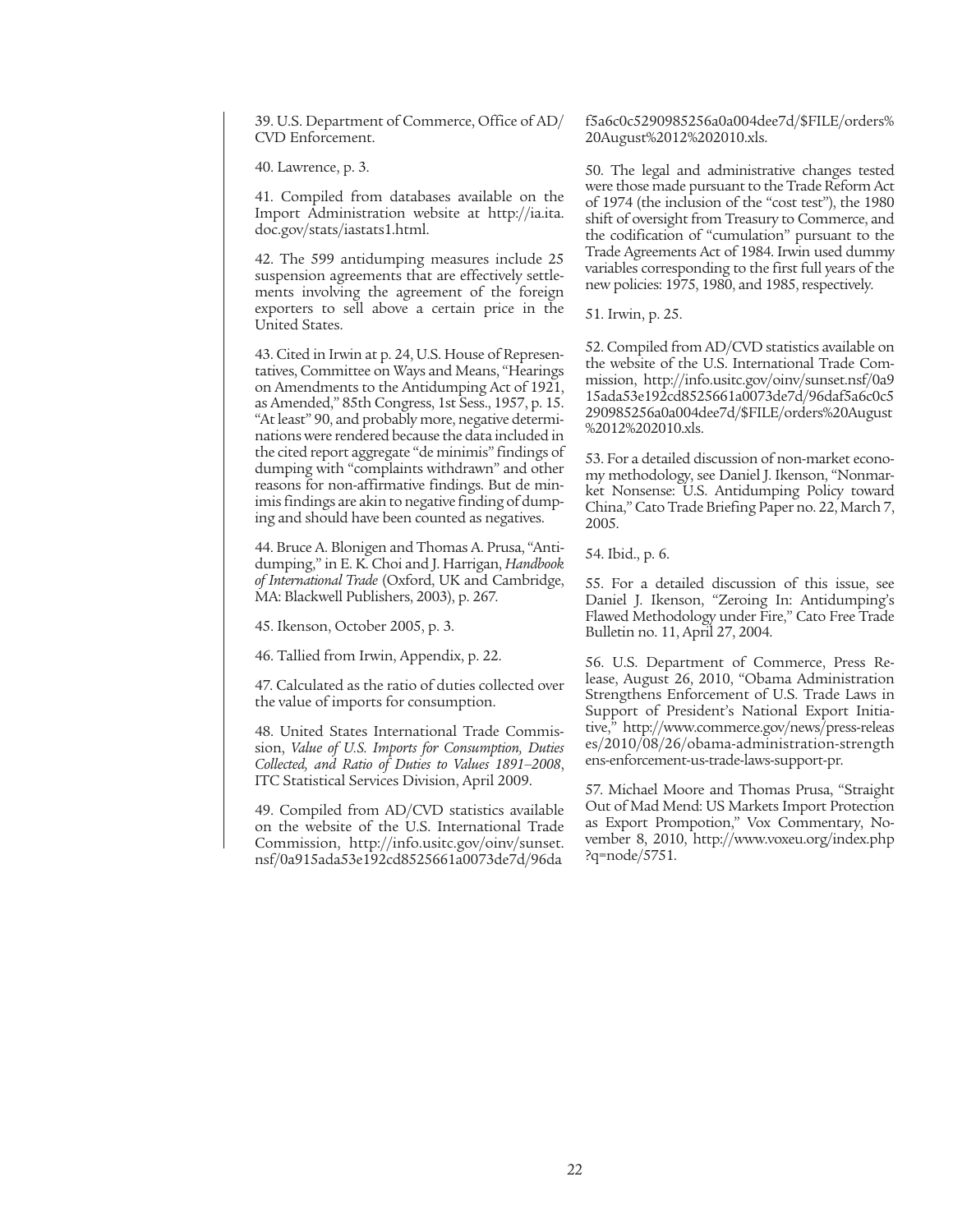### **Trade Policy Analysis Papers from the Cato Institute**

"The U.S. Generalized System of Preferences: Helping the Poor, But at What Price?" by Sallie James (no. 43; November 16, 2010)

"Made on Earth: How Global Economic Integration Renders Trade Policy Obsolete" by Daniel Ikenson (no. 42; December 2, 2009)

"A Harsh Climate for Trade: How Climate Change Proposals Threaten Global Commerce" by Sallie James (no. 41; September 9, 2009)

"Restriction or Legalization? Measuring the Economic Benefits of Immigration Reform" by Peter B. Dixon and Maureen T. Rimmer (no. 40; August 13, 2009)

"Audaciously Hopeful: How President Obama Can Help Restore the Pro-Trade Consensus" by Daniel Ikenson and Scott Lincicome (no. 39; April 28, 2009)

"A Service to the Economy: Removing Barriers to 'Invisible Trade'" by Sallie James (no. 38; February 4, 2009)

"While Doha Sleeps: Securing Economic Growth through Trade Facilitation" by Daniel Ikenson (no. 37; June 17, 2008)

"Trading Up: How Expanding Trade Has Delivered Better Jobs and Higher Living Standards for American Workers" by Daniel Griswold (no. 36; October 25, 2007)

"Thriving in a Global Economy: The Truth about U.S. Manufacturing and Trade" by Daniel Ikenson (no. 35; August 28, 2007)

"Freeing the Farm: A Farm Bill for All Americans" by Sallie James and Daniel Griswold (no. 34; April 16, 2007)

"Leading the Way: How U.S. Trade Policy Can Overcome Doha's Failings" by Daniel Ikenson (no. 33; June 19, 2006)

"Boxed In: Conflicts between U.S. Farm Policies and WTO Obligations" by Daniel A. Sumner (no. 32; December 5, 2005)

"Abuse of Discretion: Time to Fix the Administration of the U.S. Antidumping Law" by Daniel Ikenson (no. 31; October 6, 2005)

"Ripe for Reform: Six Good Reasons to Reduce U.S. Farm Subsidies and Trade Barriers" by Daniel Griswold, Stephen Slivinski, and Christopher Preble (no. 30; September 14, 2005)

"Backfire at the Border: Why Enforcement without Legalization Cannot Stop Illegal Immigration" by Douglas S. Massey (no. 29; June 13, 2005)

"Free Trade, Free Markets: Rating the 108th Congress" by Daniel Griswold (no. 28; March 16, 2005)

"Protection without Protectionism: Reconciling Trade and Homeland Security" by Aaron Lukas (no. 27; April 8, 2004)

"Trading Tyranny for Freedom: How Open Markets Till the Soil for Democracy" by Daniel T. Griswold (no. 26; January 6, 2004)

"Threadbare Excuses: The Textile Industry's Campaign to Preserve Import Restraints" by Dan Ikenson (no. 25; October 15, 2003)